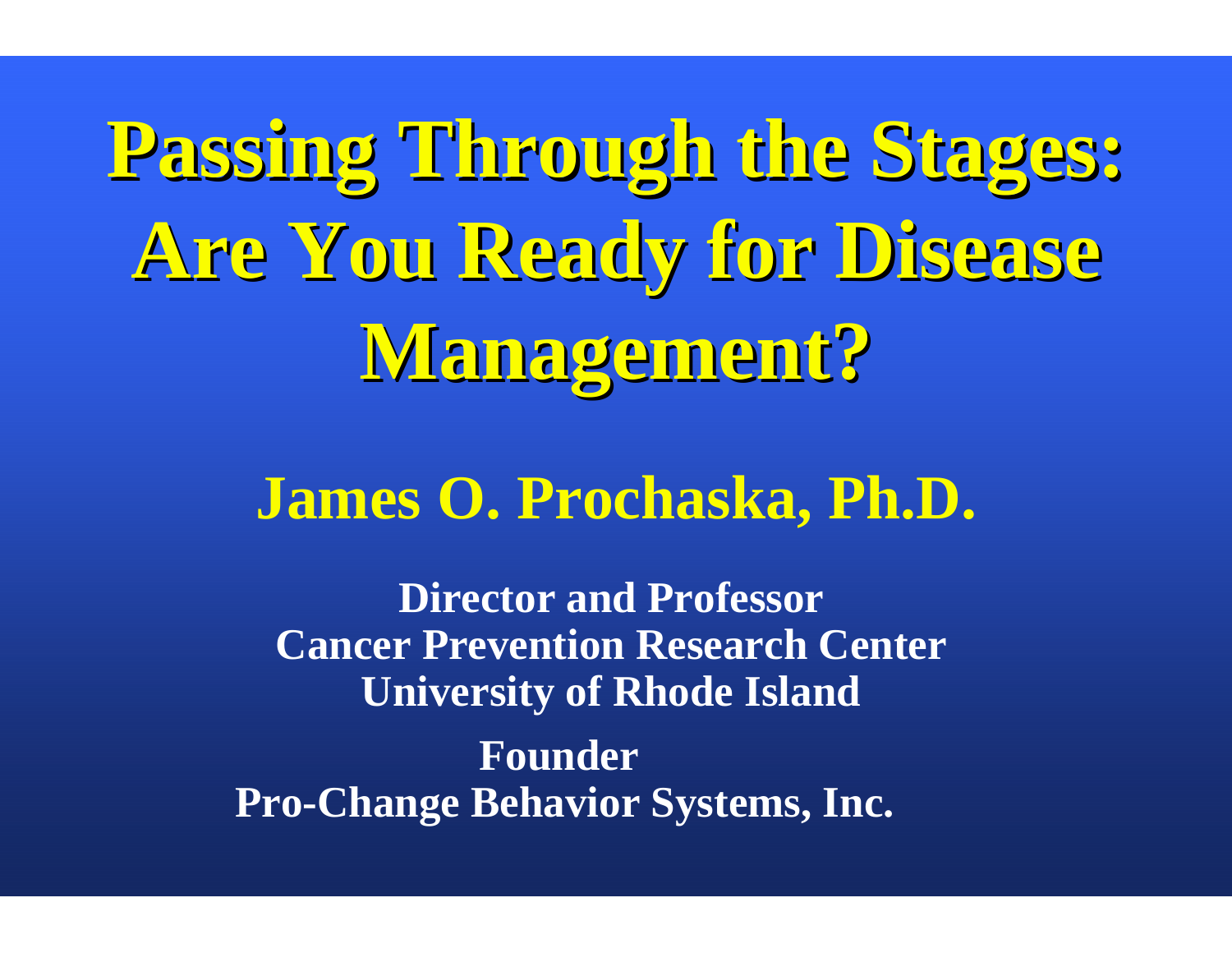# **Stages of Change Stages of Change**

### PRECONTEMPLATION  $\Box$  CONTEMPLATION

### PREPARATION  $\longmapsto$  action

### MAINTENANCE  $\Box$  TERMINATION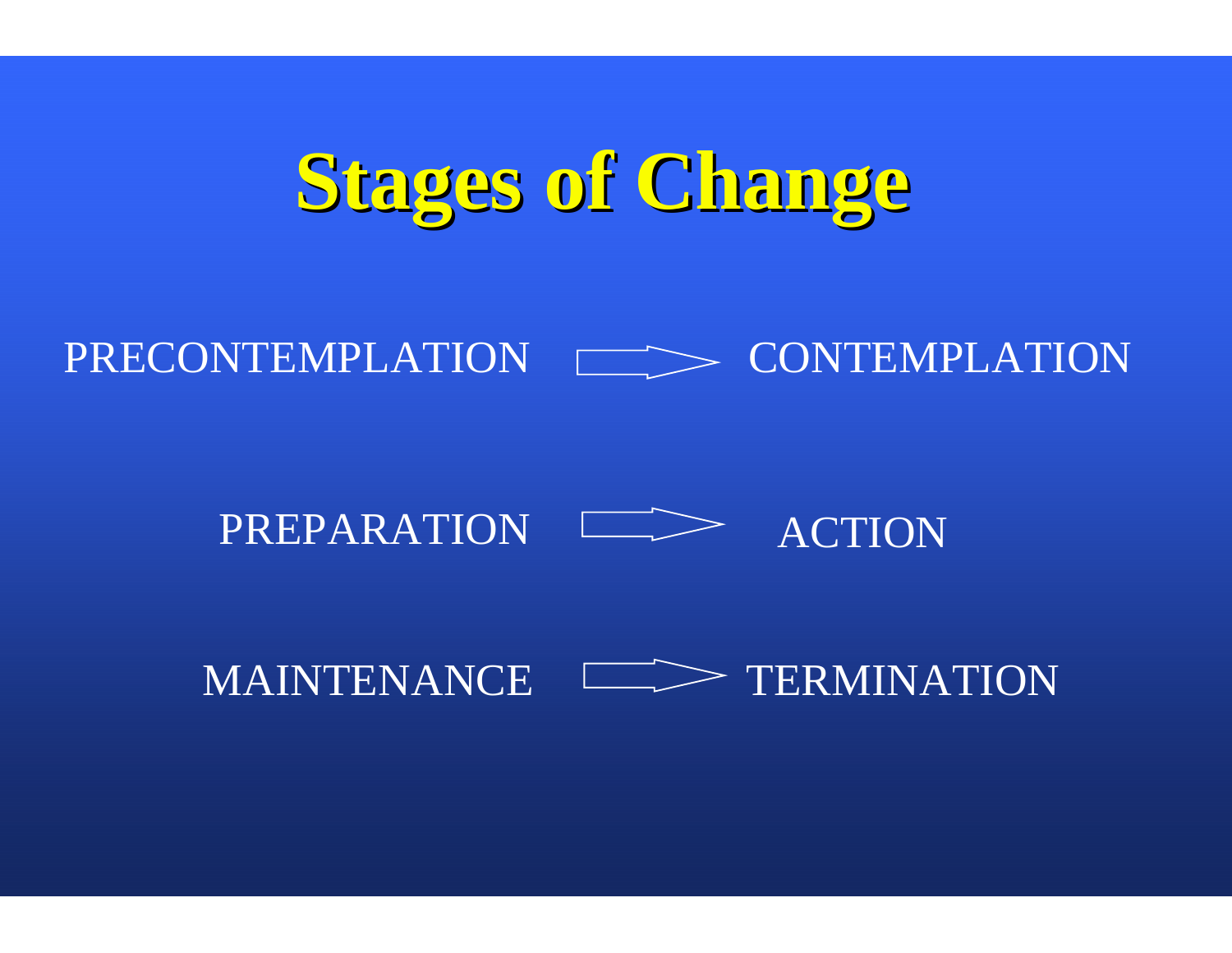### **Intervention Issues Intervention Issues**

1. Recruitment 2. Retention 3. Progress 3. Progress 4. Process 5. Outcomes 5. Outcomes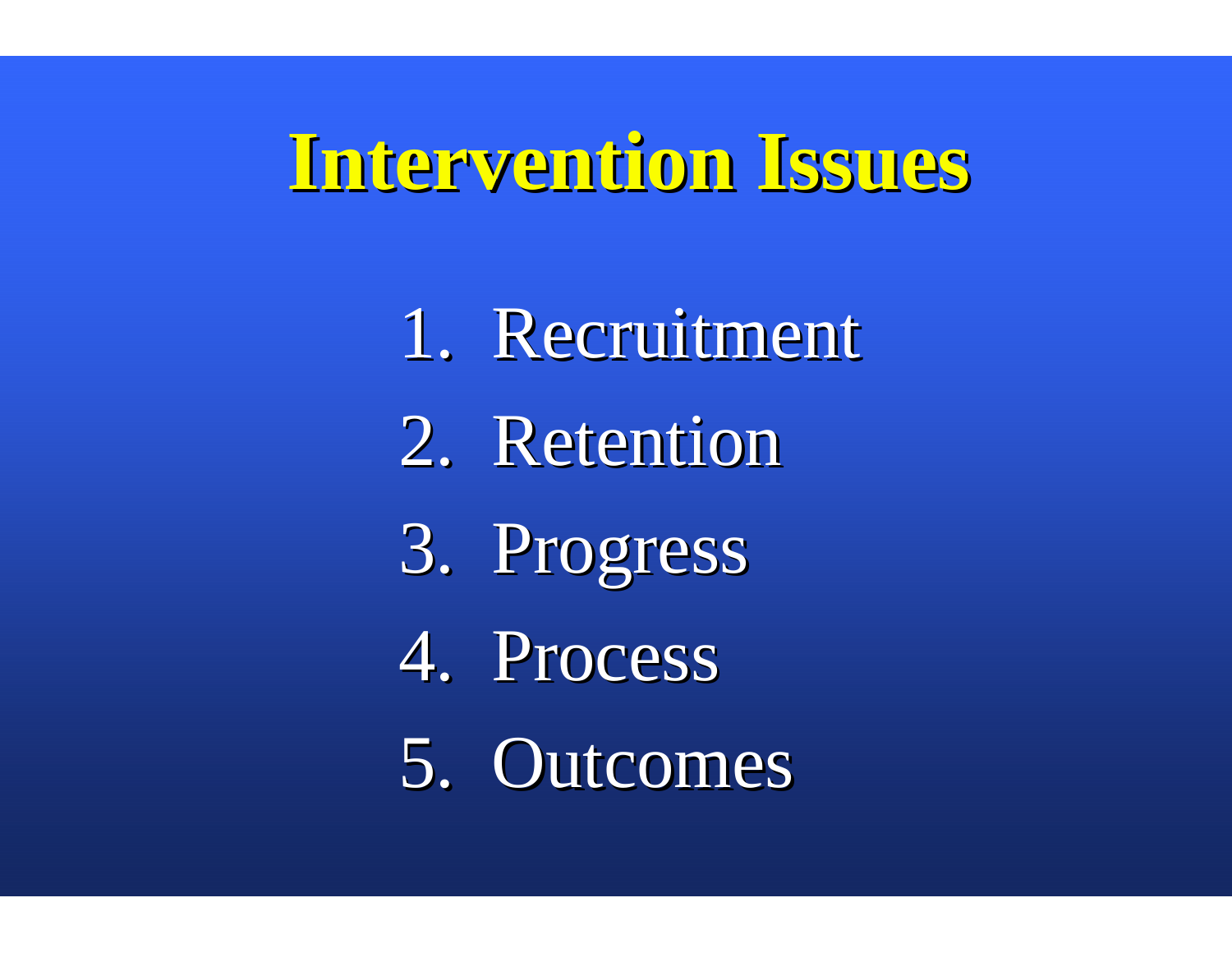# **Percent of Smokers by Stage Percent of Smokers by Stage Across Three Different Samples Across Three Different Samples**

| <b>Sample</b>                     | Precont. Cont. Prep. |  | N                    |
|-----------------------------------|----------------------|--|----------------------|
| Rhode Island 42.1 40.3 17.6 4,144 |                      |  |                      |
| <b>4 Worksites</b>                |                      |  | 41.1 38.7 20.1 4,785 |
| <b>California</b>                 |                      |  | 37.3 46.7 16.0 9,534 |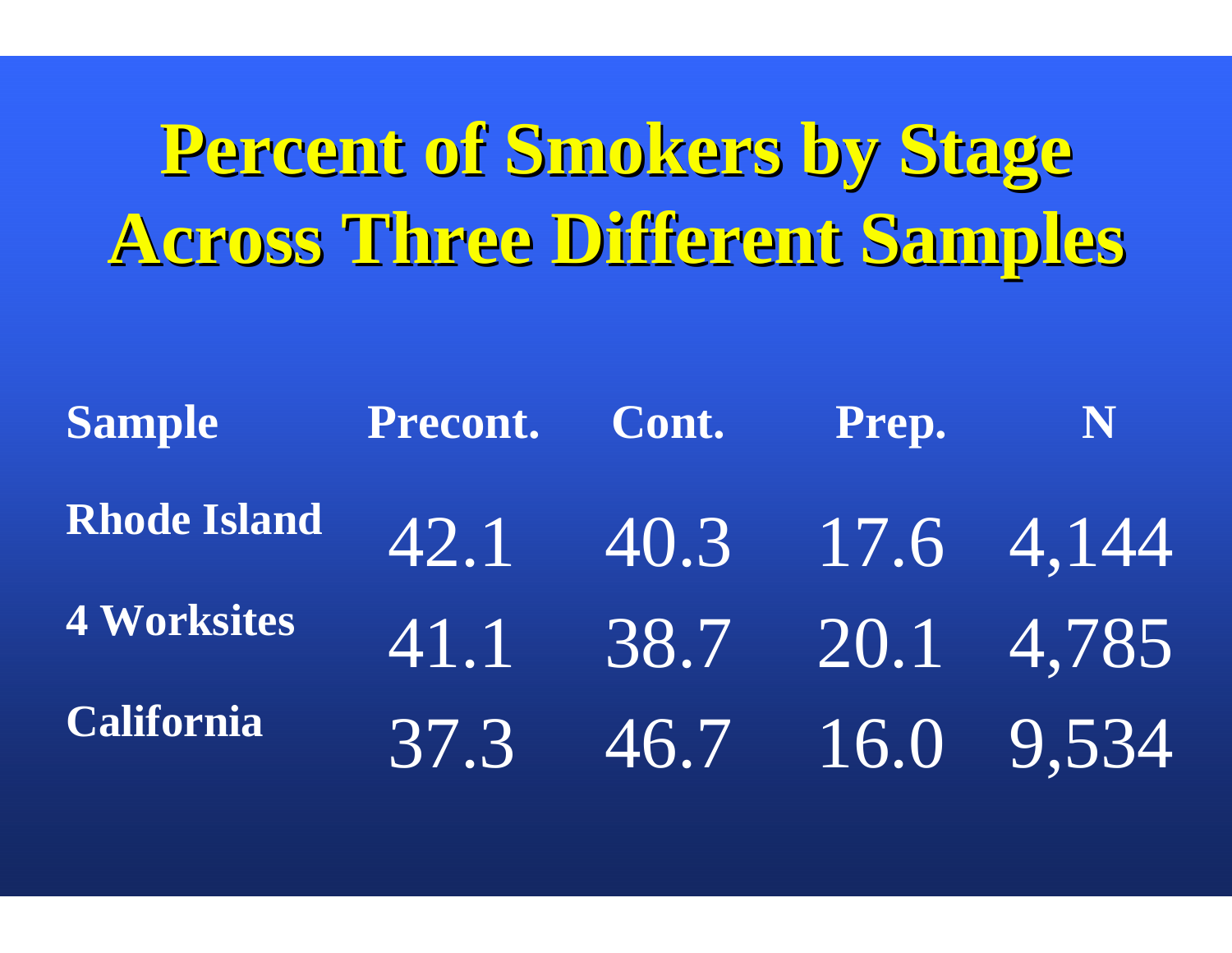### **ORIGINAL IMPACT EQUATION ORIGINAL IMPACT EQUATION**

**IMPACT = REACH X EFFICACY IMPACT = REACH X EFFICACY**

**IMPACT = (5% REACH) X (30% ABSTINENCE) = 1.5% IMPACT = (5% REACH) X (30% ABSTINENCE) = 1.5%**

**IMPACT = (75% REACH) X (20% ABSTINENCE) = 15% IMPACT = (75% REACH) X (20% ABSTINENCE) = 15%**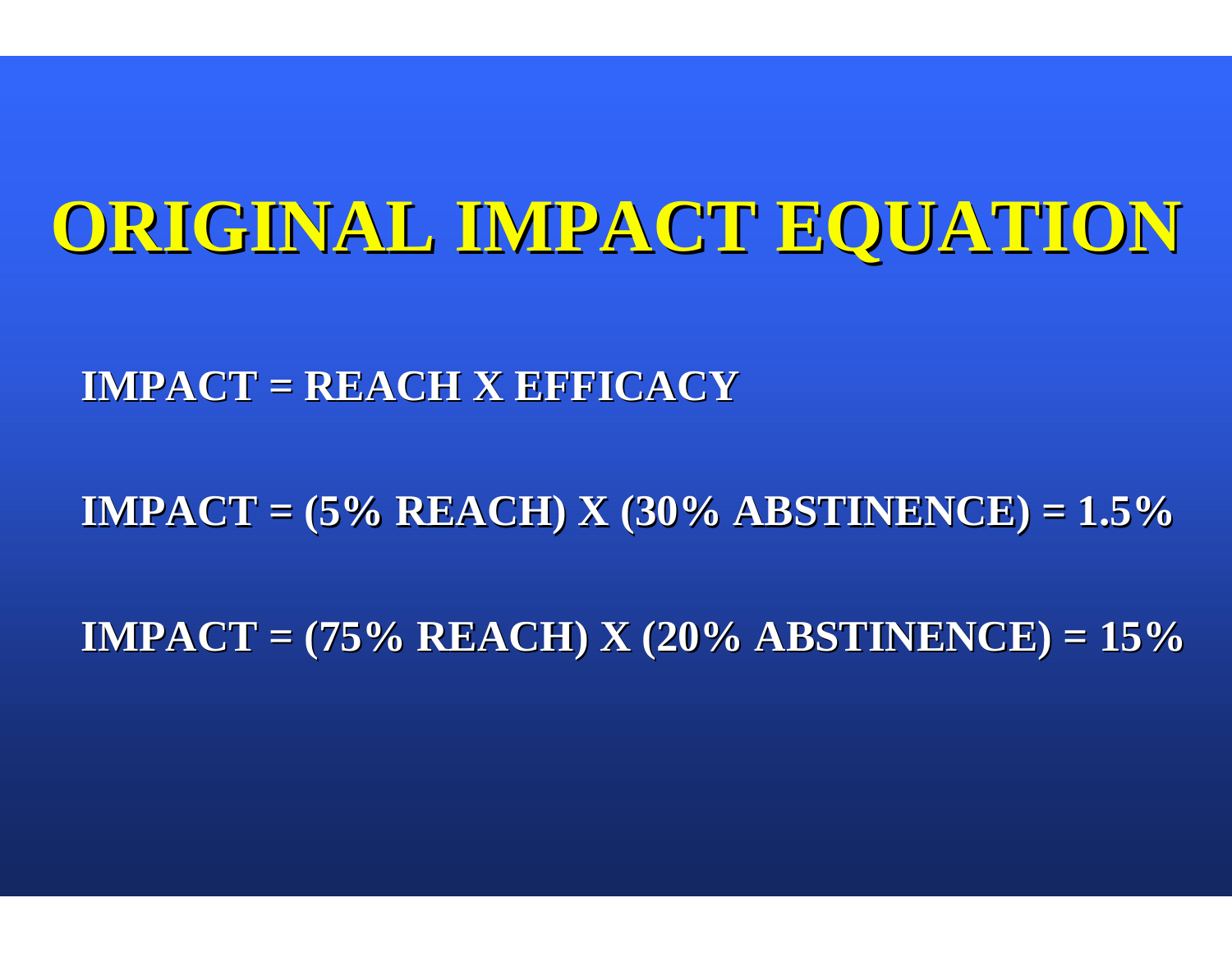### **Four Leading Recruitment Strategies**

- **1. Persuasive Communications**
- **2. Positive Reinforcement Positive Reinforcement**
- **3. Personal Outreach Personal Outreach**
- **4. Negative Reinforcement Negative Reinforcement**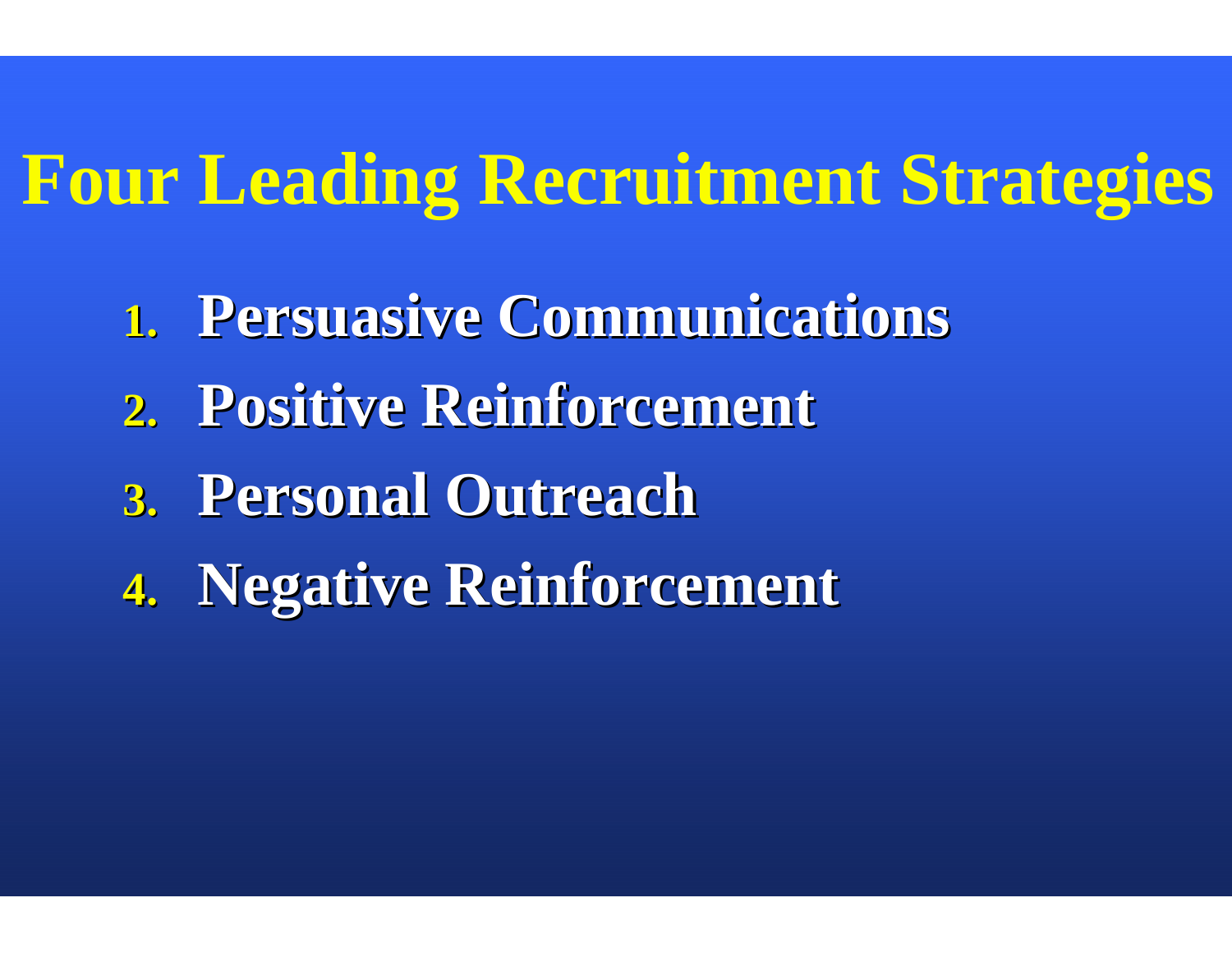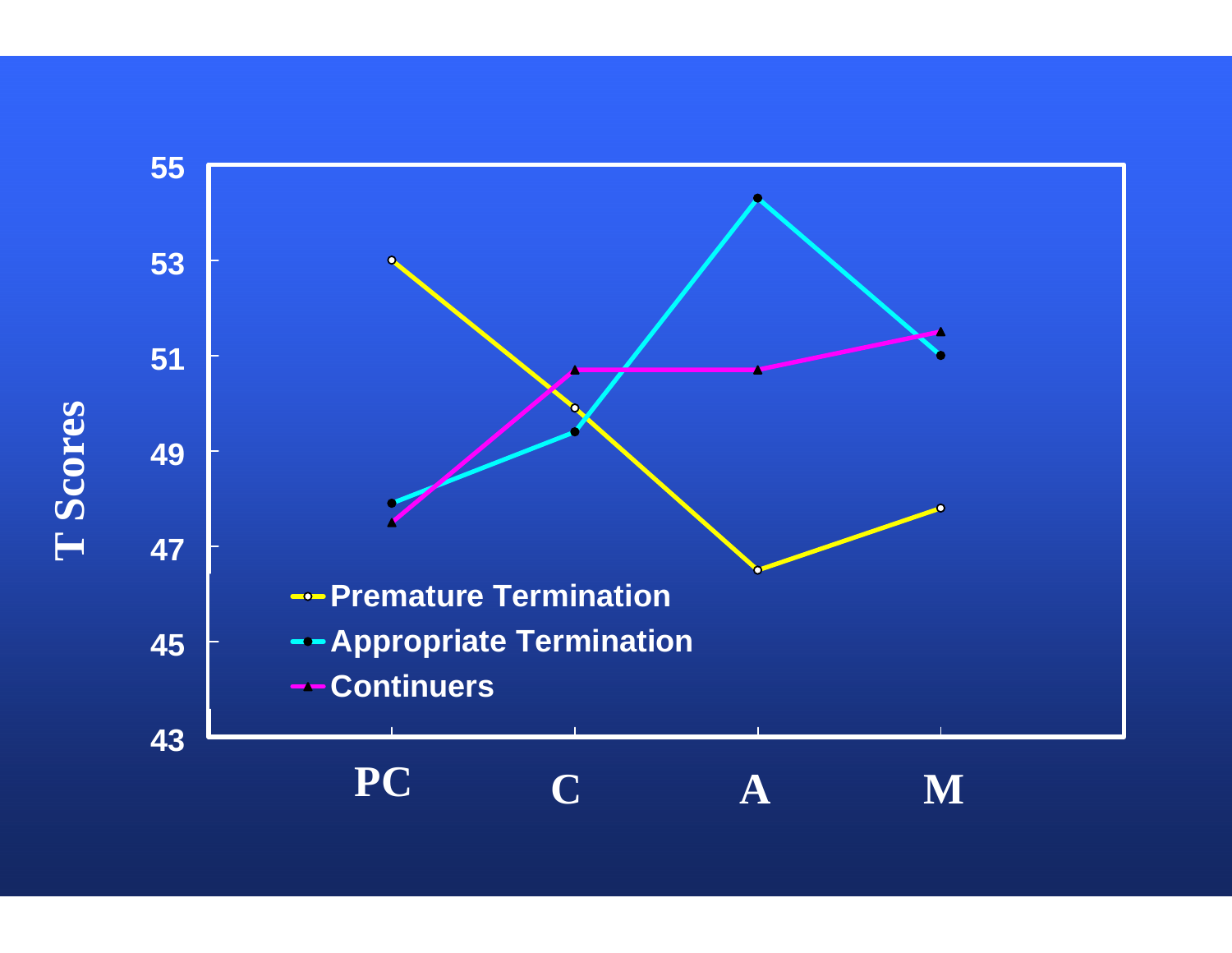### Stage Transitions

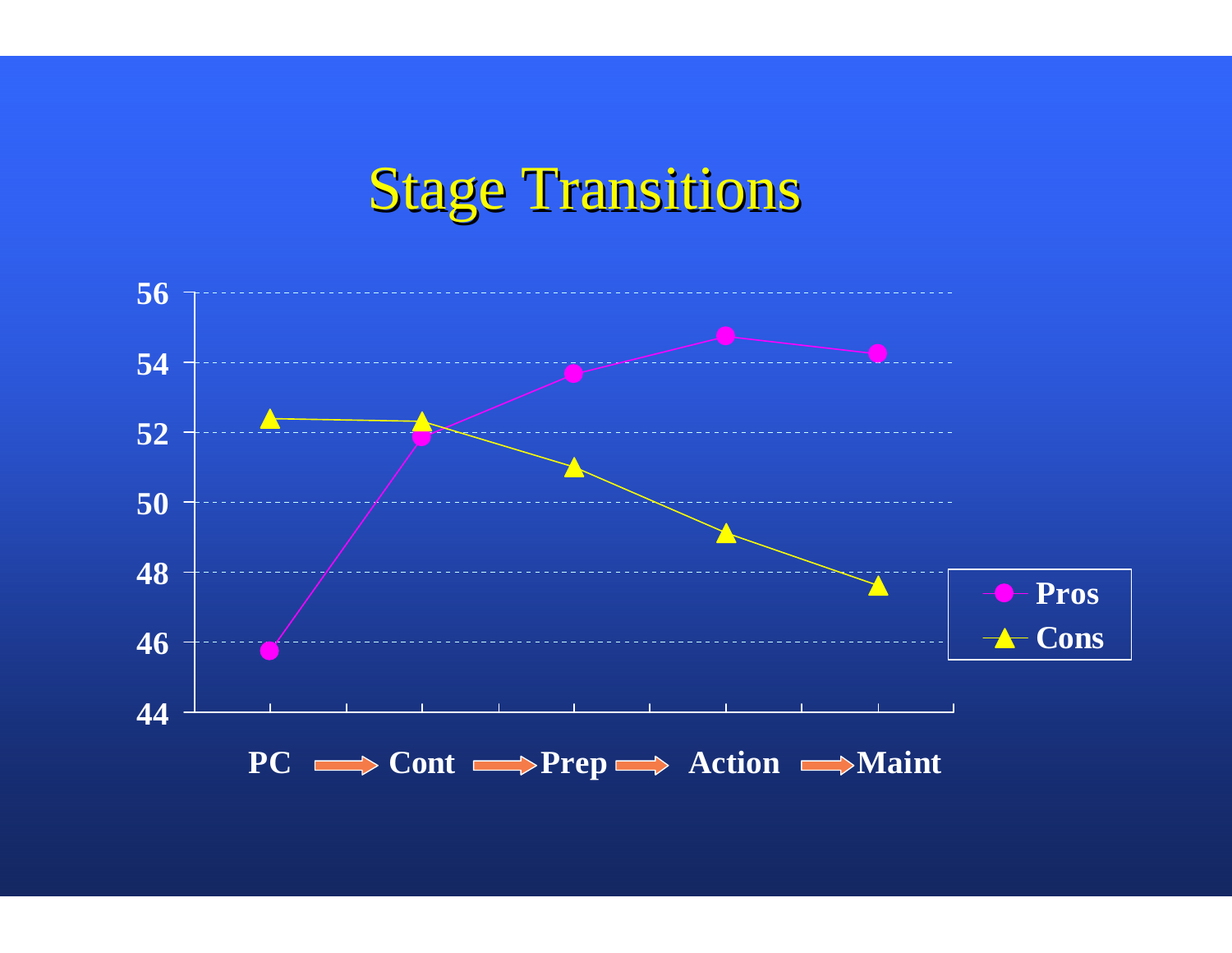# **Stages by Processes Stages by Processes**

### $\text{PRECONTEMPLATION} \text{---} \text{CONTEMPLAN} \text{---} \text{PREPARATION}$

### **CONSCIOUSNESS RAISING DRAMATIC RELIEFENVIRONMENTAL REEVALUATION**

**SELF REEVALUATION**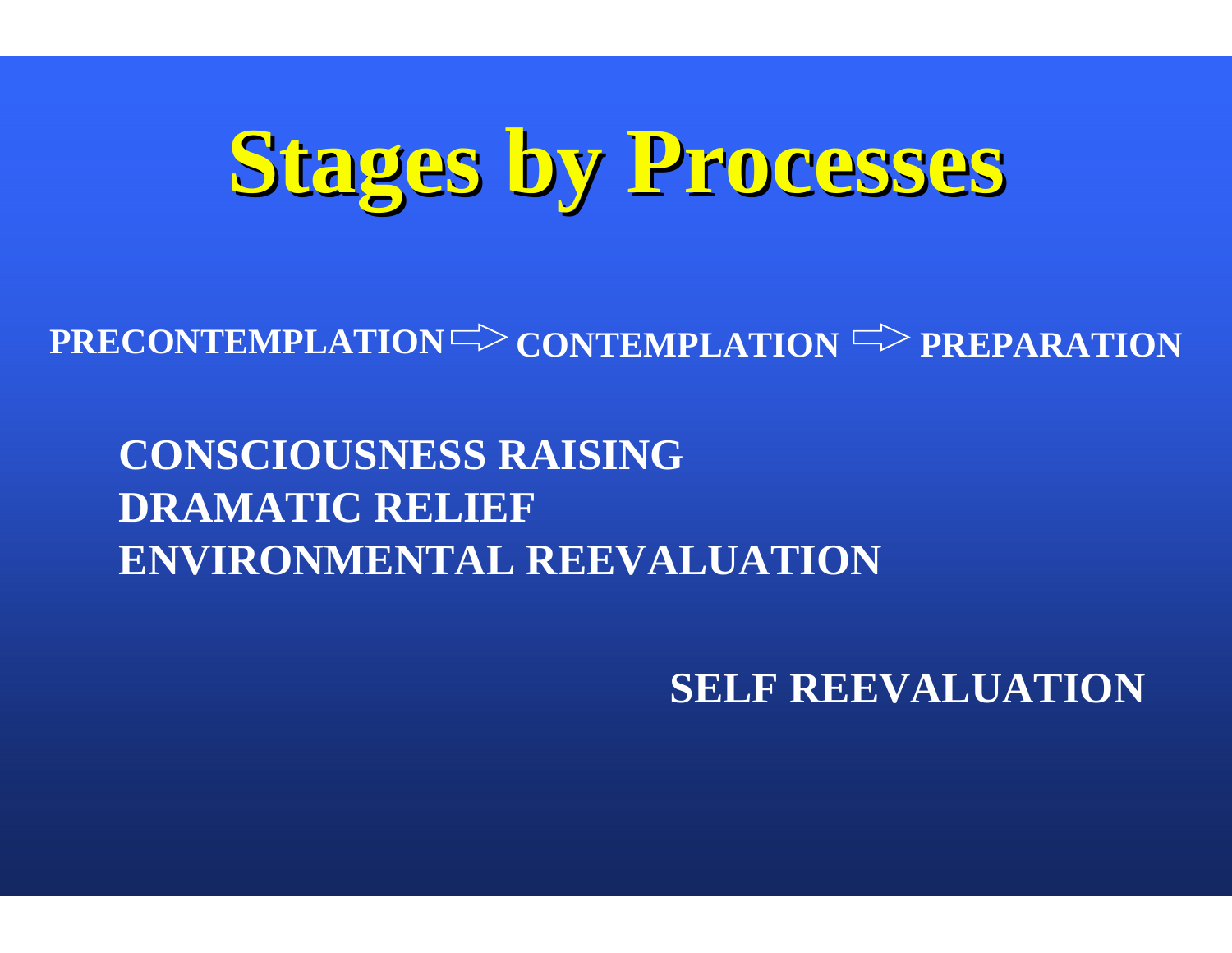# **Stages by Processes Stages by Processes**

#### $\mathsf{PREPARTION} \implies \mathsf{ACTION}$ **MAINTENANCE**

### **SELF LIBERATION**

### **REINFORCEMENT MANAGEMENTHELPING RELATIONSHIPS**

**COUNTERCONDITIONING STIMULUS CONTROL**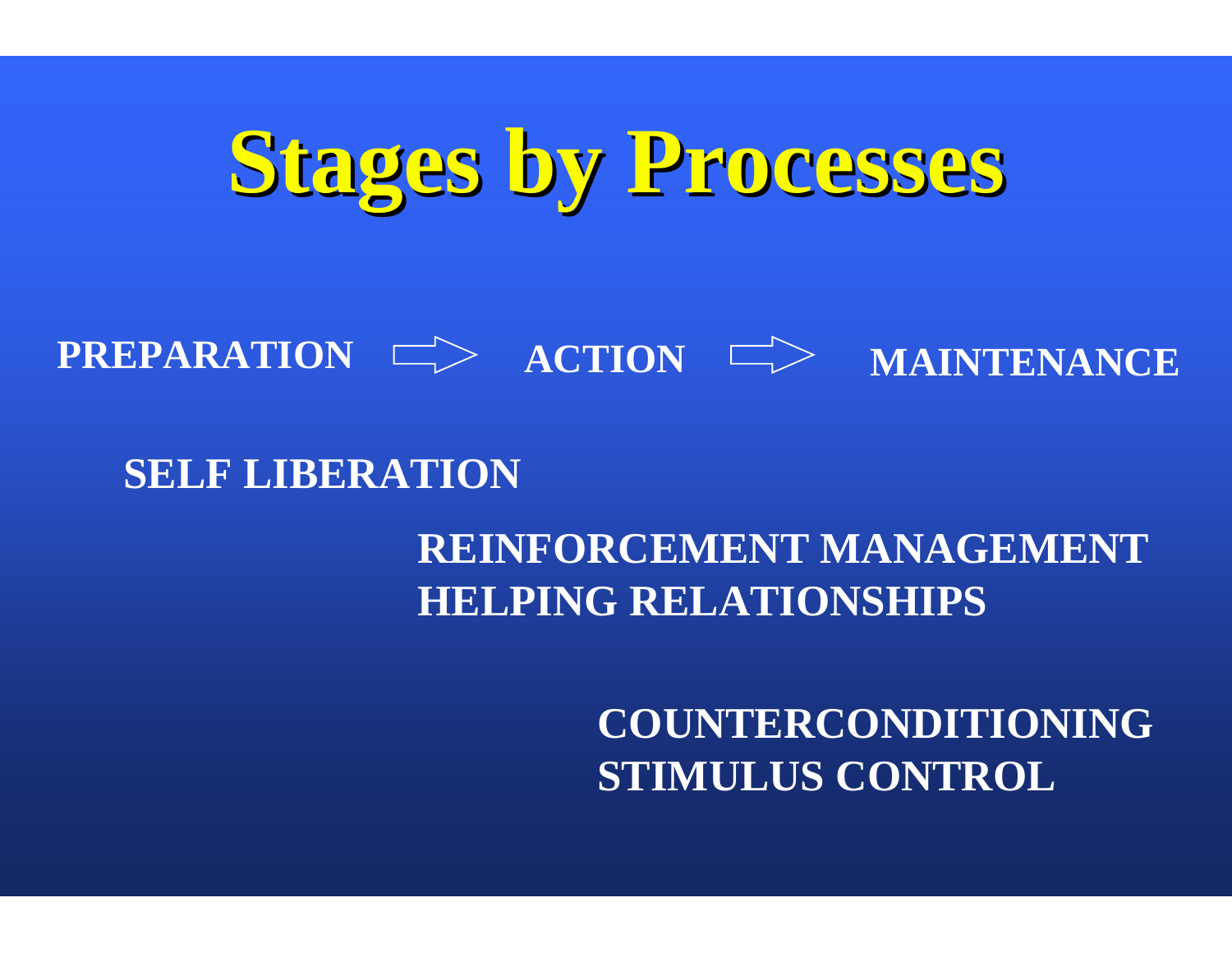# **Treatment Groups Treatment Groups**

- **1. Action 1. Action-oriented Manuals oriented Manuals**
- **2. Stage-Matched Manuals**
- **3. Stage-Matched Computers & Manuals**
- **4. Counselors & Stage-Matched Computers Computers**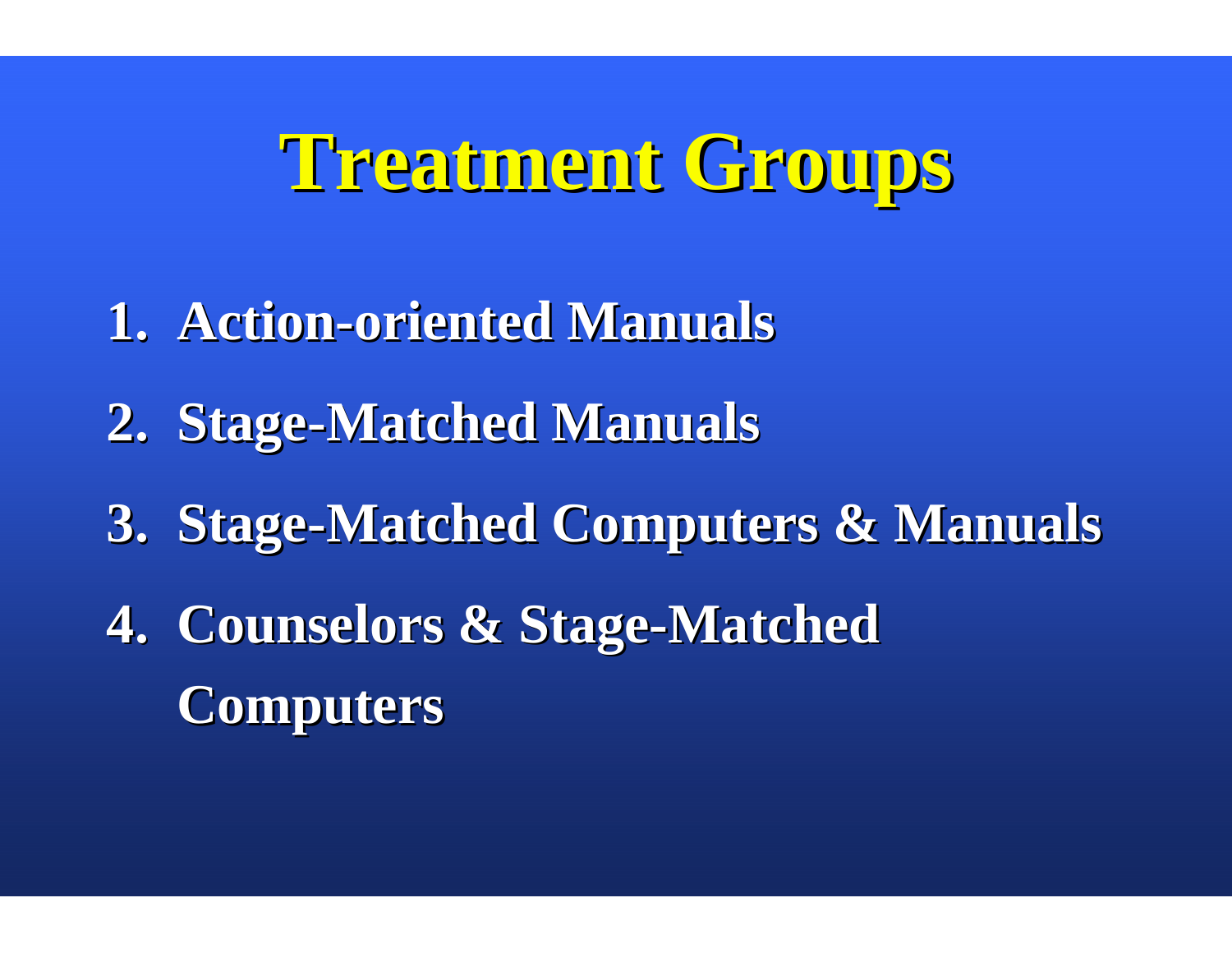

# ROADWAYS TO HEALTHY LIVING A GUIDE FOR HEALTHY WEIGHT MANAGEMENT **160 180 40** A Pro-Change LIFESTYLE MANAGEMENT MANUAL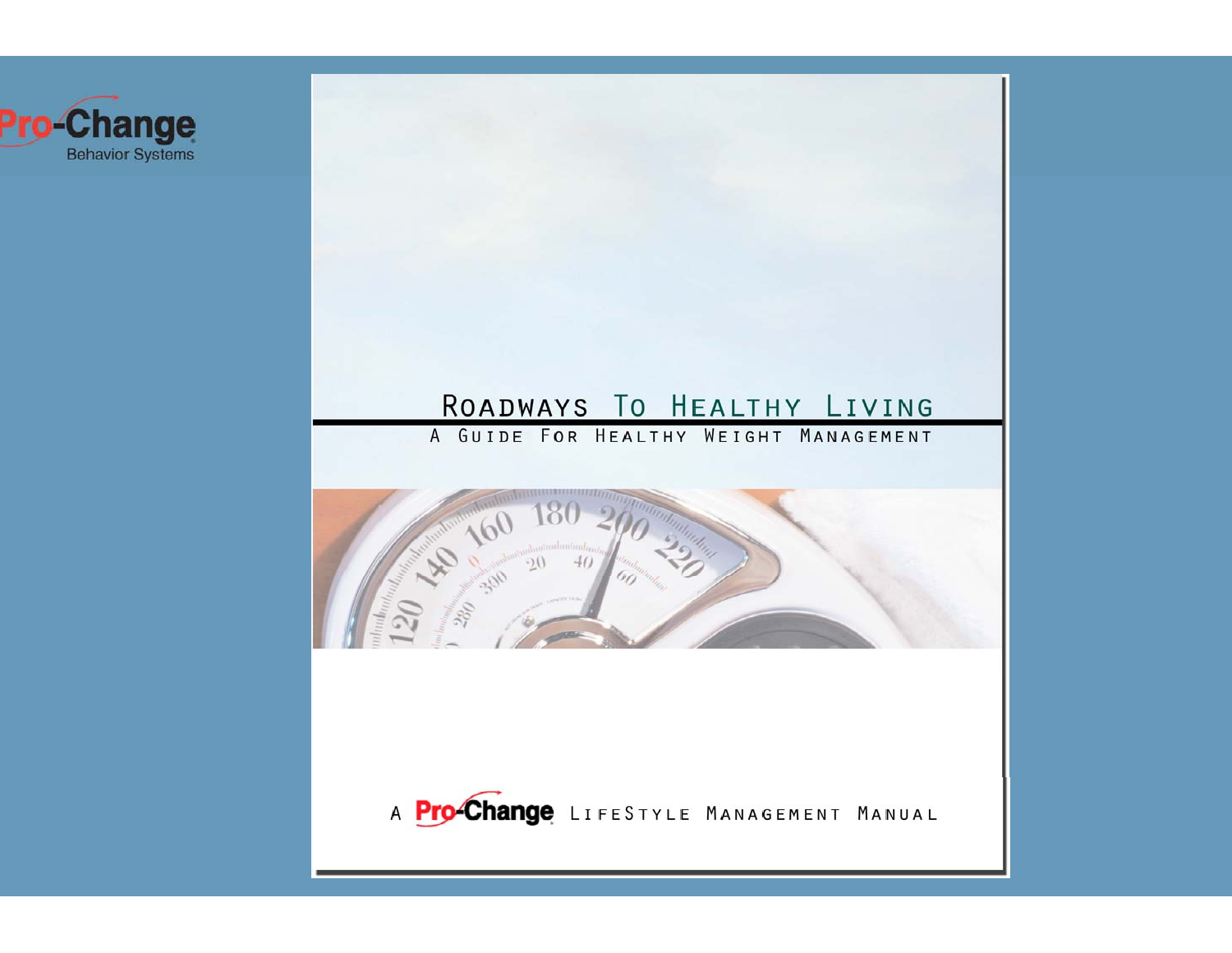

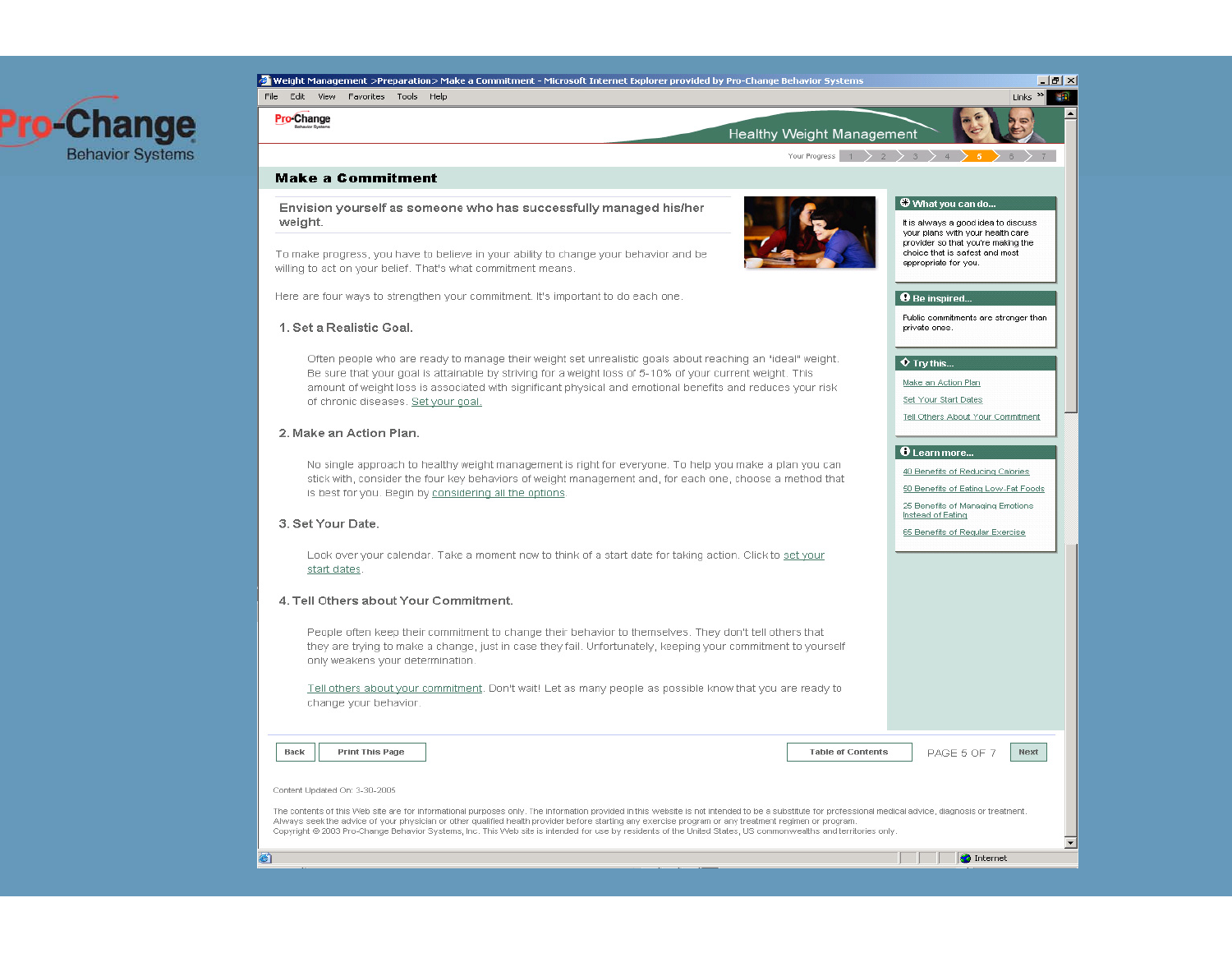



This is your personalized feedback report based on your answers to the assessment you most recently completed. It summarizes your recent accomplishments, as well as those areas where you may need more work. This report can help you continue eating fewer calories and low-fat foods. Doing these two things can help you reach a healthy weight.

Within many of the sections of this report you will see references and links to the interactive workbook for Healthy Weight Management. There are several ways you can use this report along with the workbook:

- You can review it online now. If you'd like to, you can click on any of the links below as you go through the report now. The links will take you to the specific sections of the workbook that are right for you.
- You can print it out. You can refer to your printed report to find the strategies and activities that will be most helpful to you. When you're ready, you can access the workbook from your homepage and work on the activities suggested in your report.
- Return to this report later. If you're not ready to do the activities now, you can return to the program and review your feedback when you're ready. Just select the "Review my feedback" option on your homepage. You'll get all your personal feedback onscreen and then you'll get this report. From here, you can link directly to the specific sections of the workbook that are right for you.

Do what works best for you. Now let's review your feedback.

#### **Your Stage of Change**

You are off to a great start! Eating less fat and fewer calories can help you reach and maintain a healthier weight.

○ Your answers show that you are in the **Maintenance** stage for healthy eating. This means you are eating a diet that is low in fat and you are eating 500 fewer calories a day to help you lose weight.

You probably know that keeping up changes can be difficult at times. This report includes strategies that can help you overcome roadblocks. It can keep you on track toward a lifetime of healthy eating.

This "map" shows where you are on the road to healthy eating.

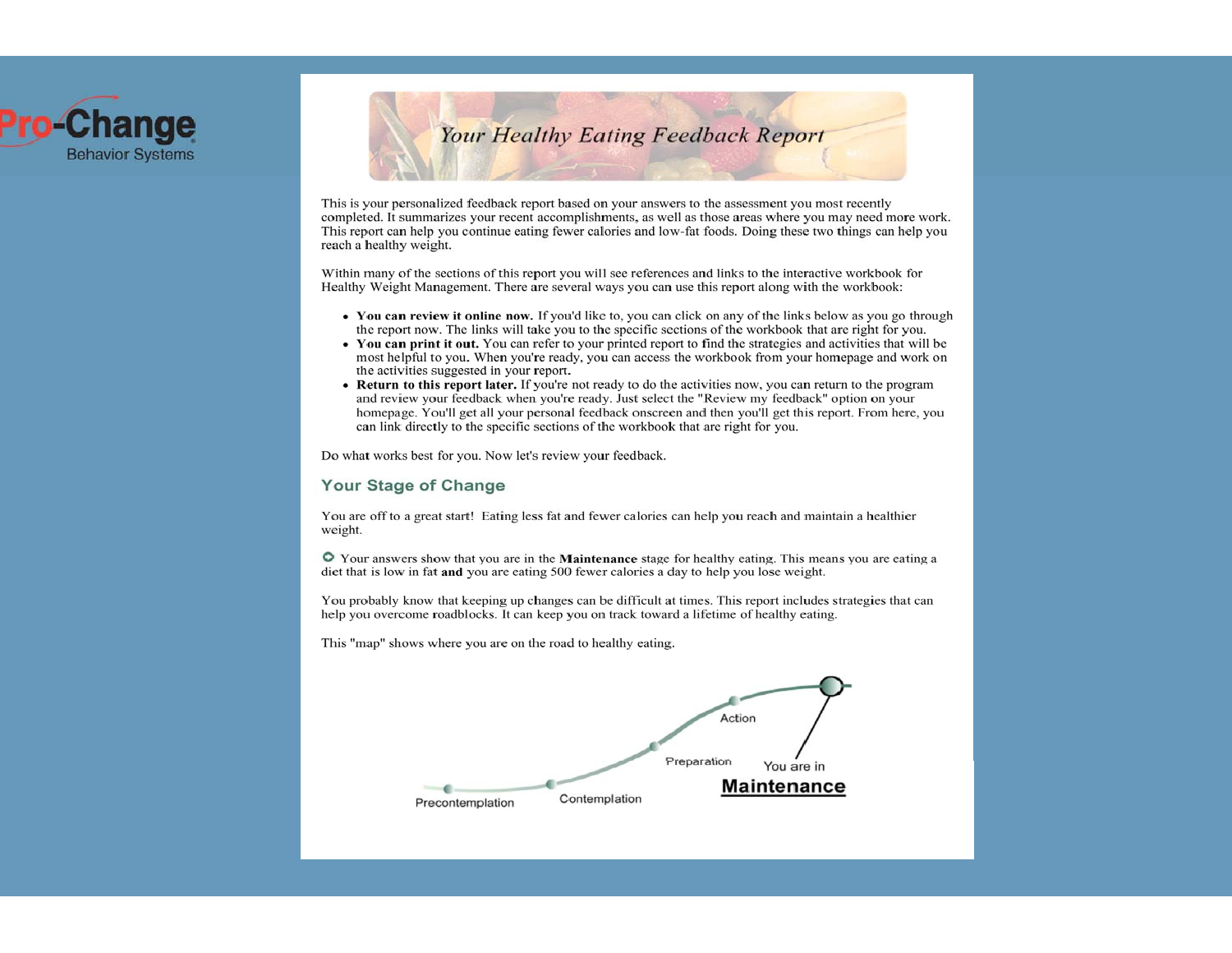

**Assessment Periods**

Percentage **Percentage**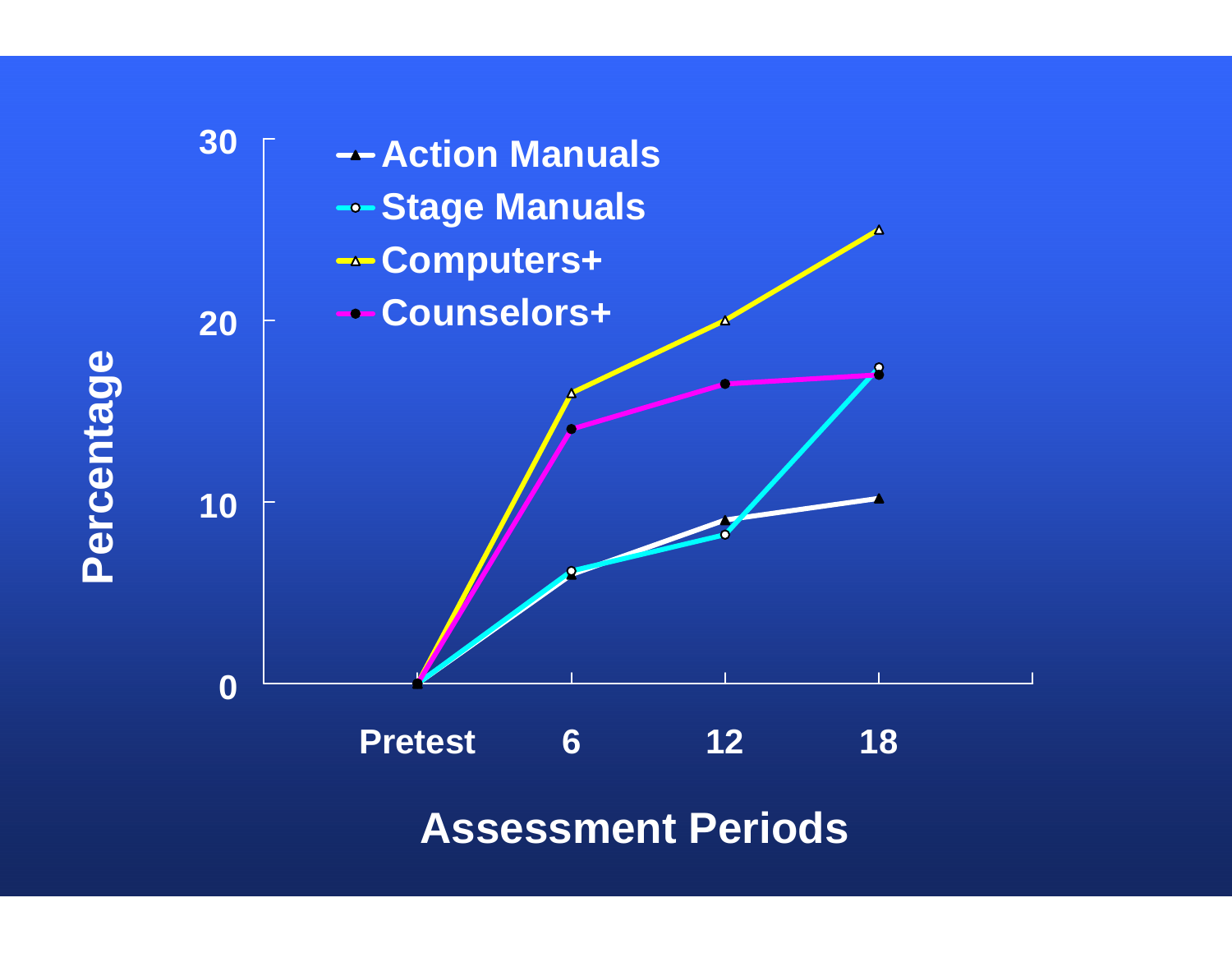### **Computer vs. Counseling Computer vs. Counseling**



**Assessment Periods**

Percentage **Percentage**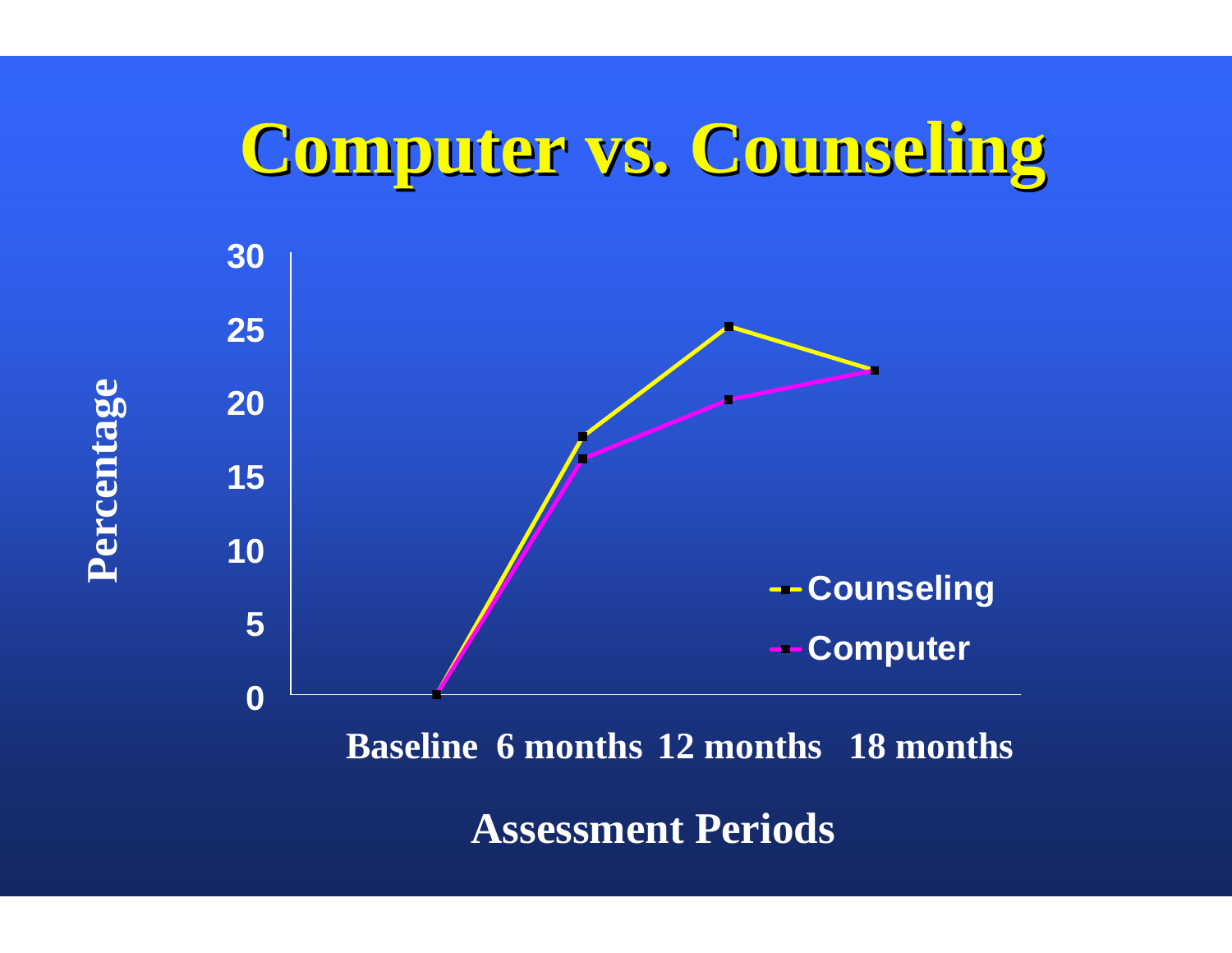# PROACTIVE CESSATION WITH **ADOLESCENTS IN PRIMARY CARE ADOLESCENTS IN PRIMARY CARE**

**Tailored Interventions Tailored Interventions**

**Assessment Only Assessment Only**

**23.9%**

**11.4%**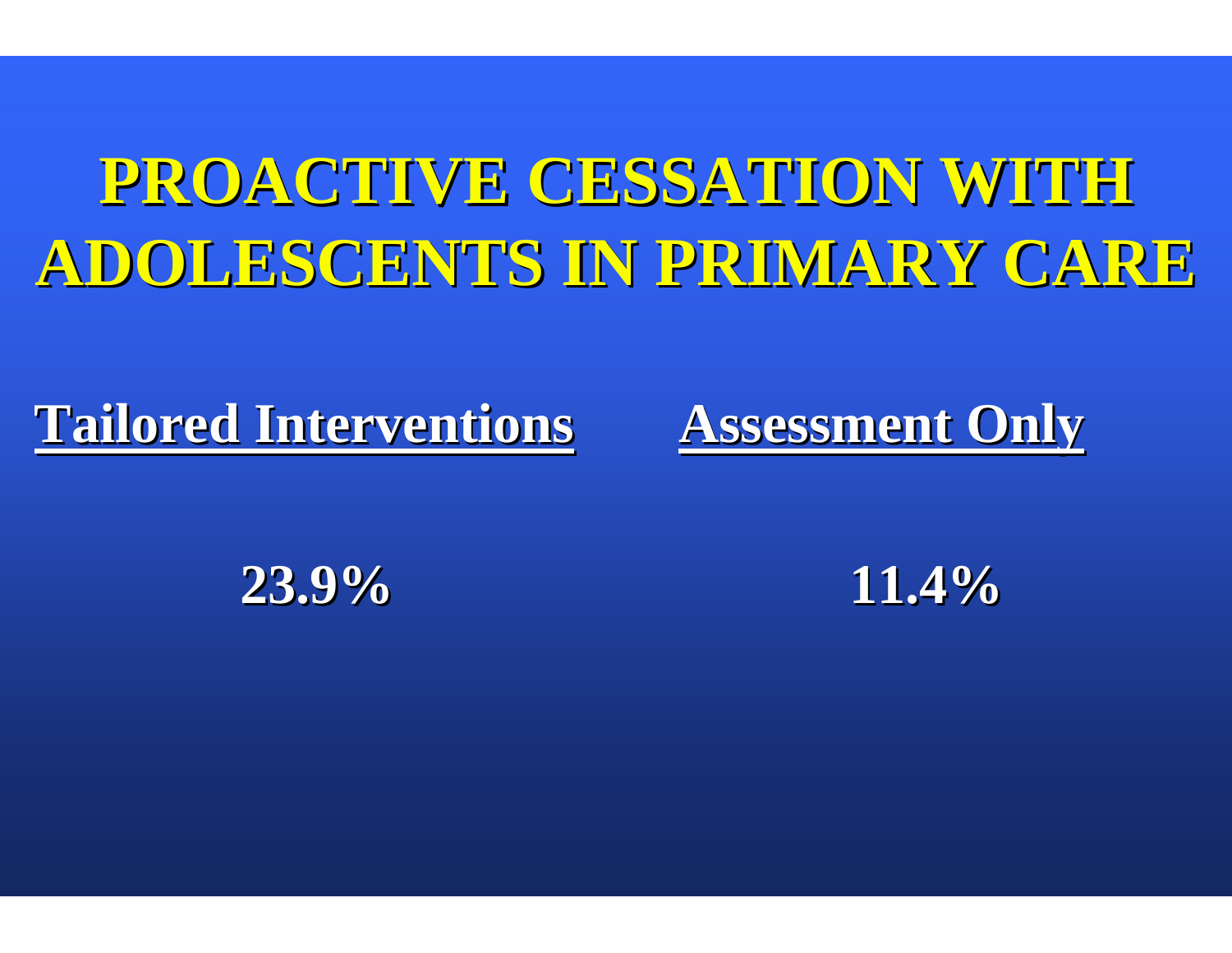**Proactive Cessation with Depressed Proactive Cessation with Depressed Patients Patients Abstinence at 18 Months Abstinence at 18 Months**



**24.6%**





**19.1%**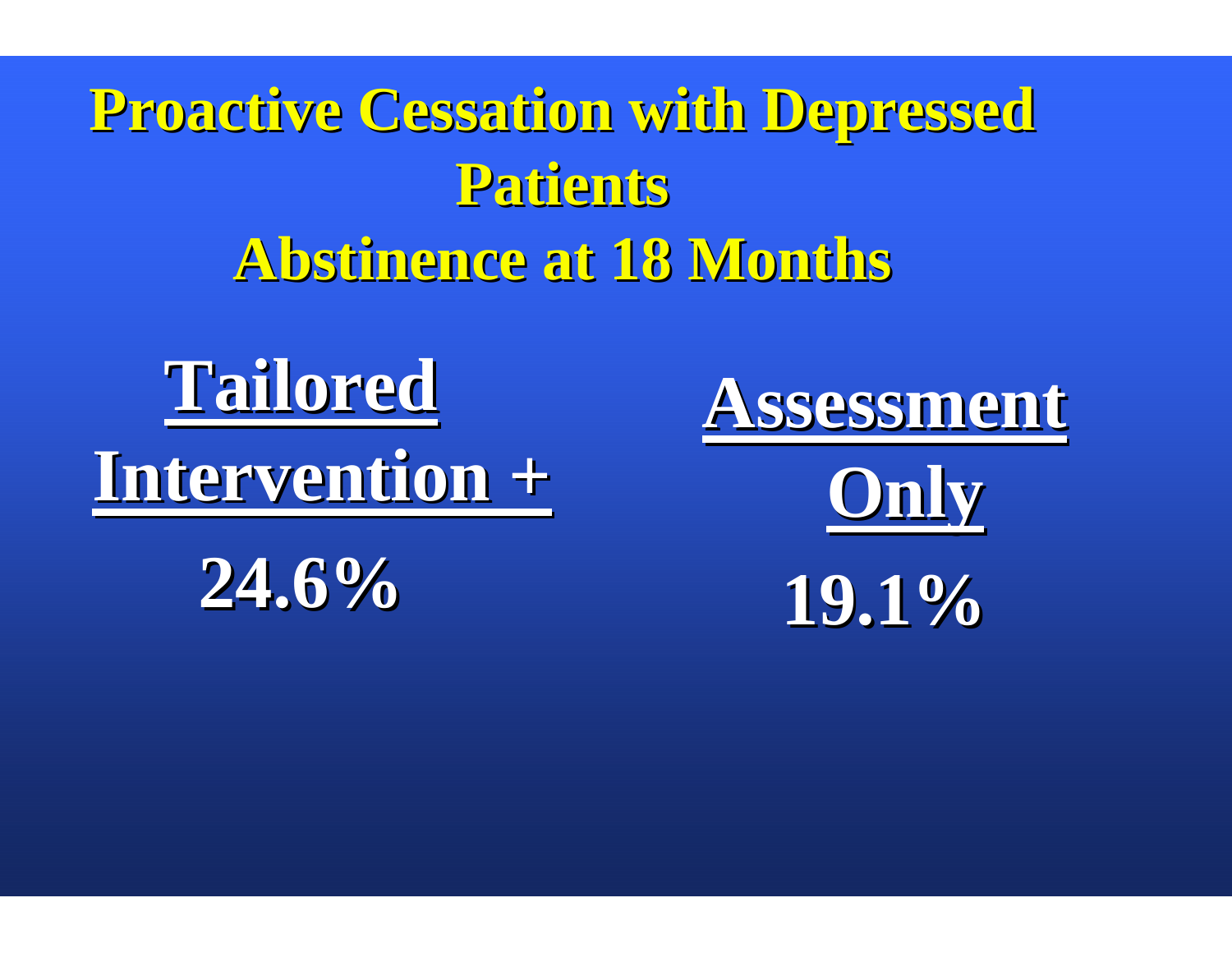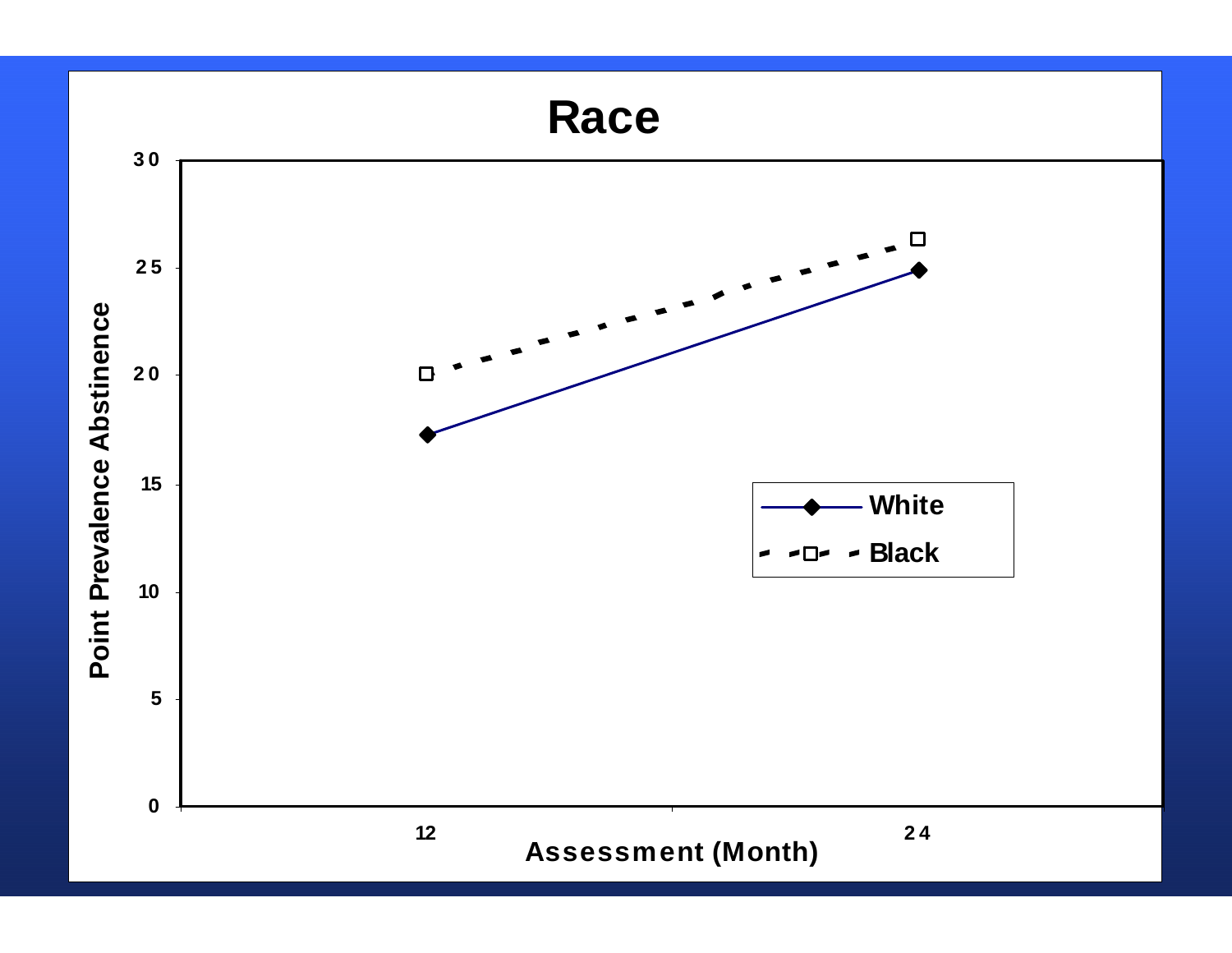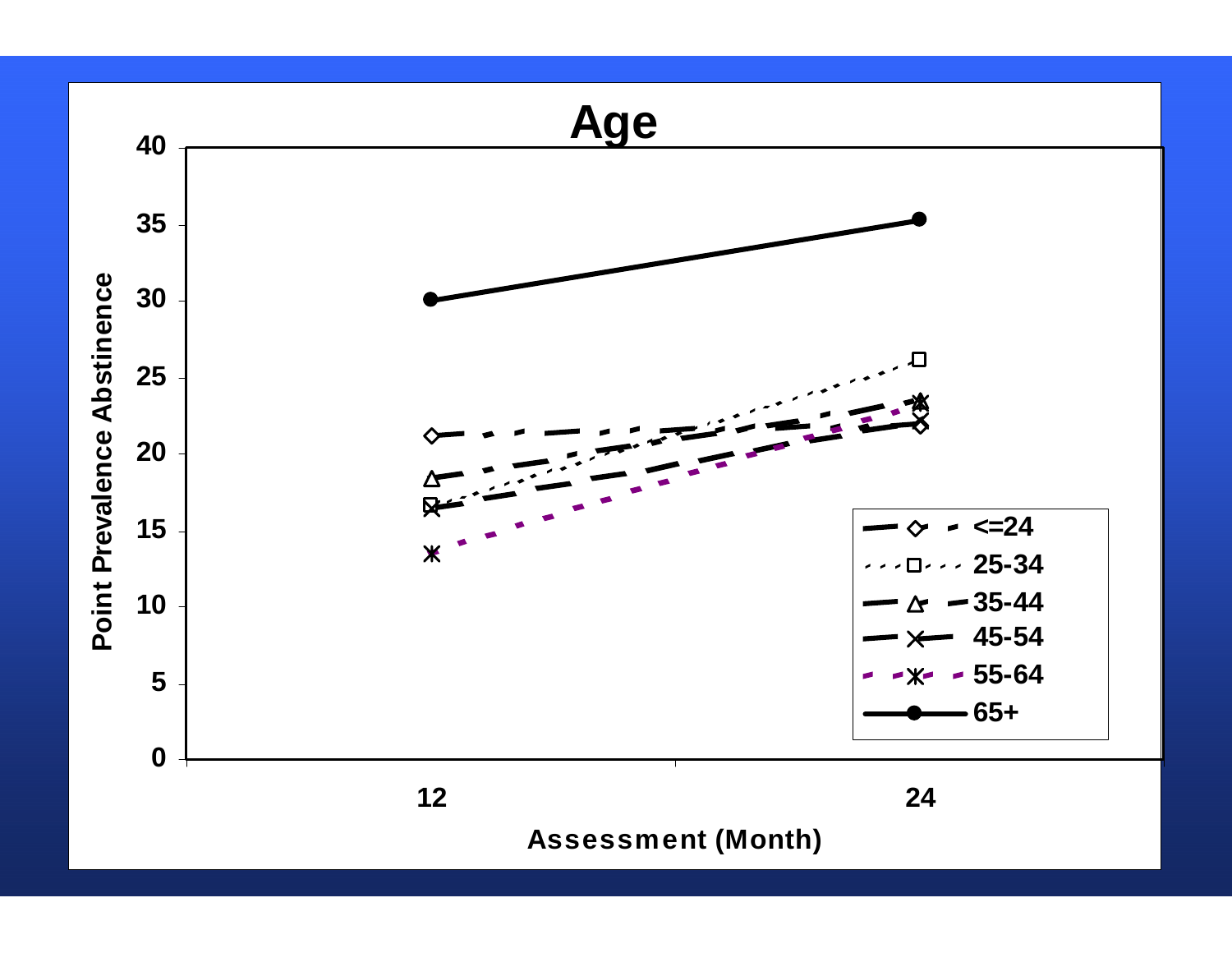### Percentage in Action/Maintenance Percentage in Action/Maintenance for Stress Managment



 $\chi^2$  significant (p < .001) at 6, 12, & 18 months Pre-Action at Baseline Only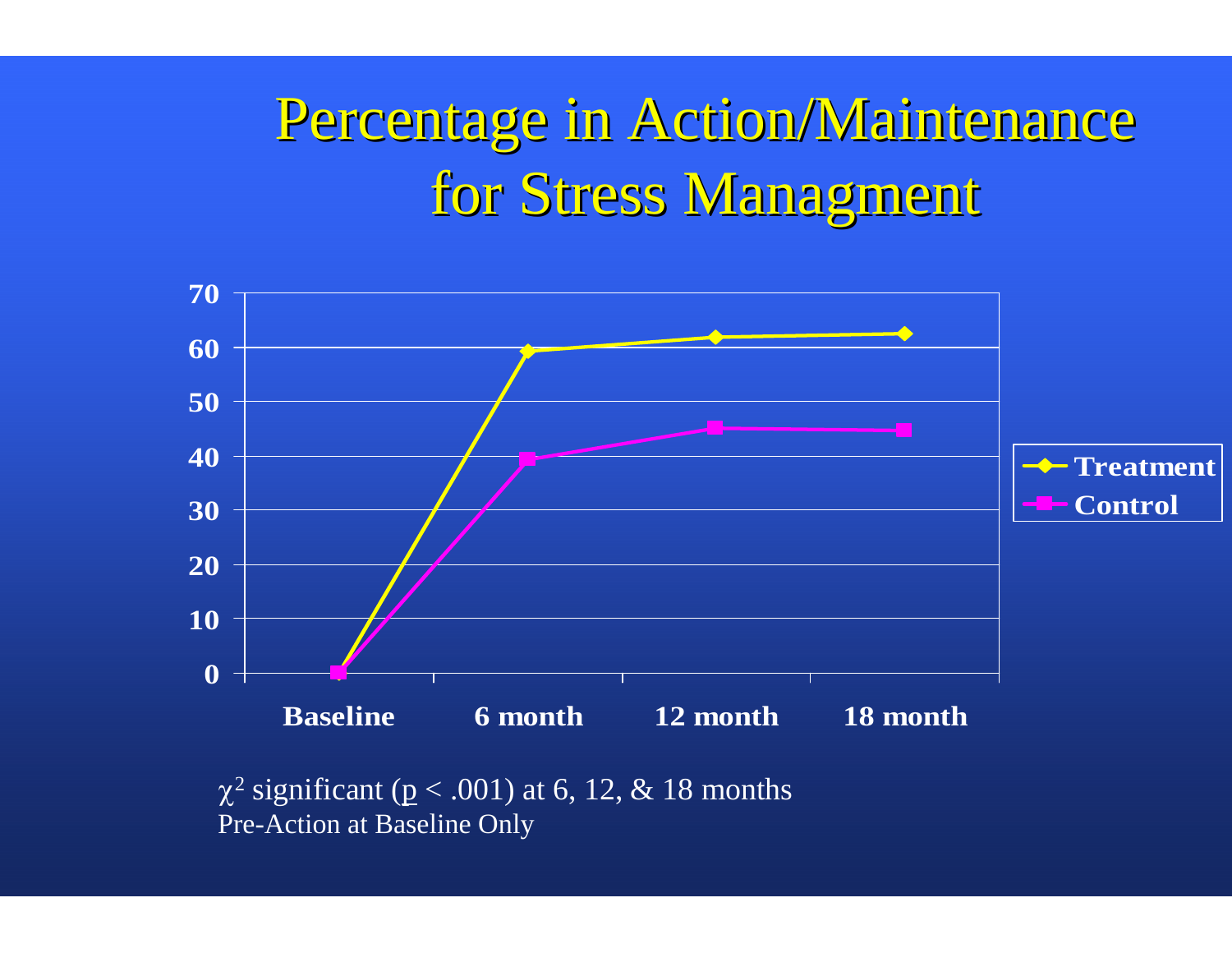

Risk Factors: Smoking, Avoid High Fat, Regular Exercise  $(3x/wk \tQ 20 min.)$ , Use Sunscreen after 15 min. exposure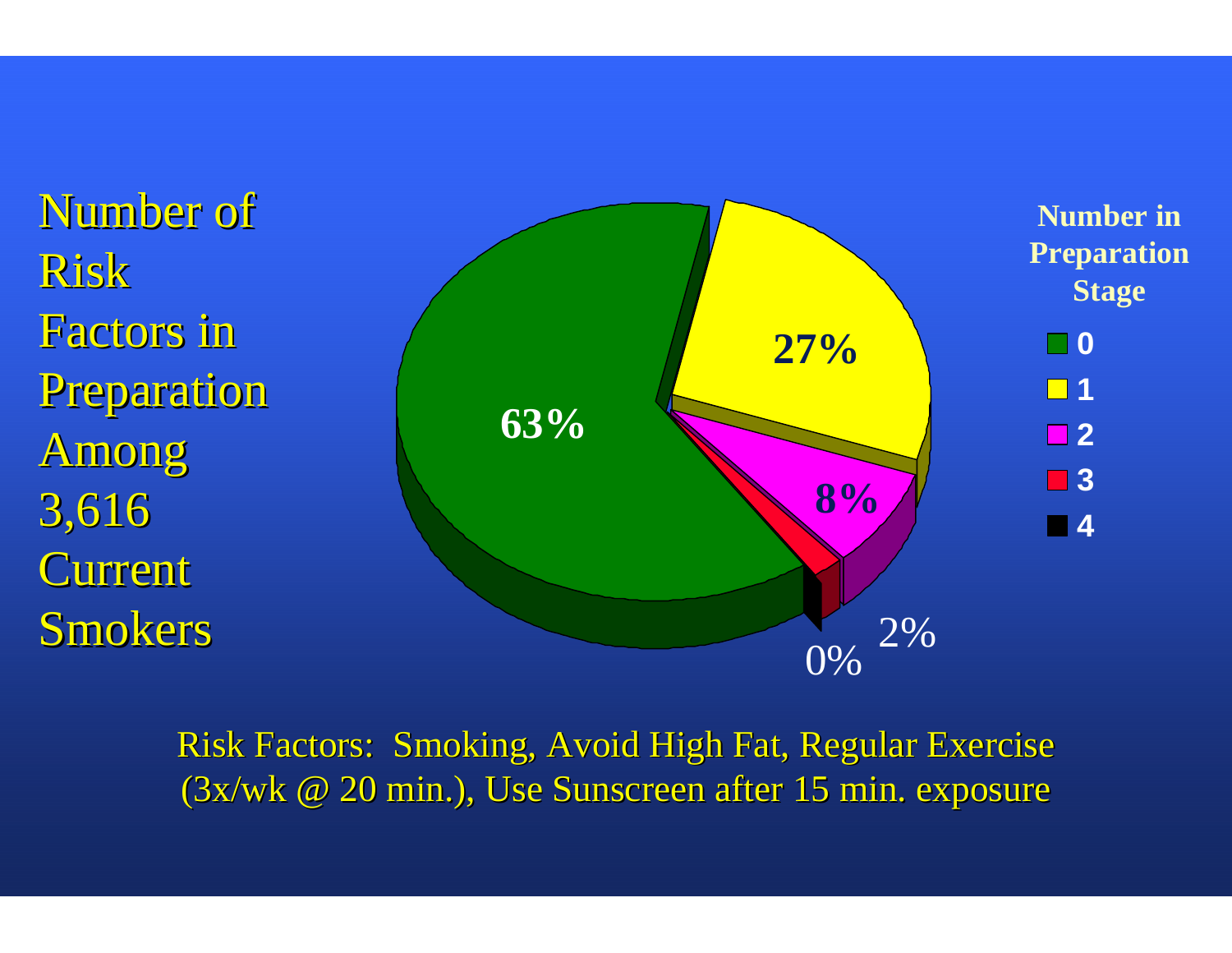### **Point Prevalence Smoking Cessation Point Prevalence Smoking Cessation**

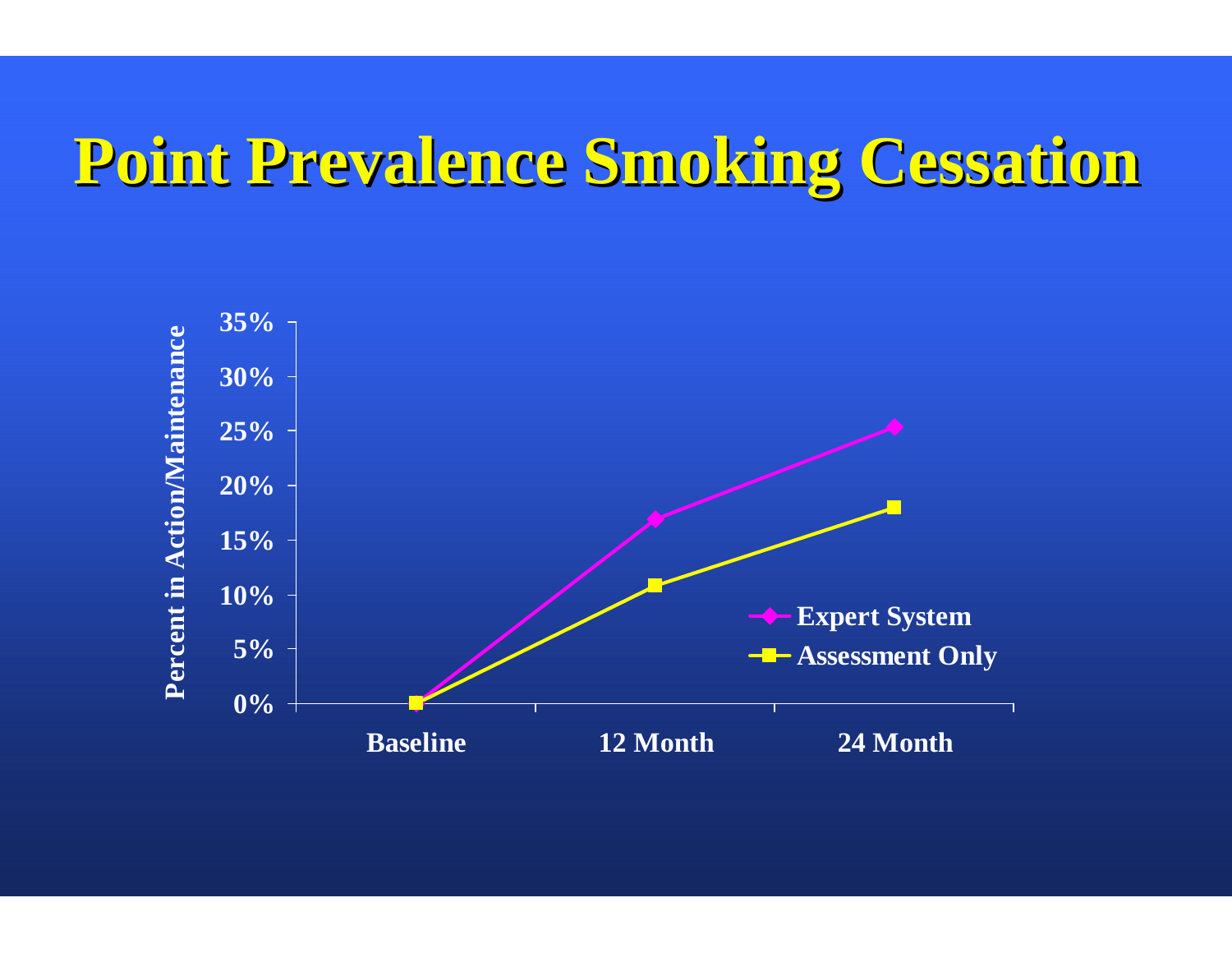# **Diet Point Prevalence Diet Point Prevalence**

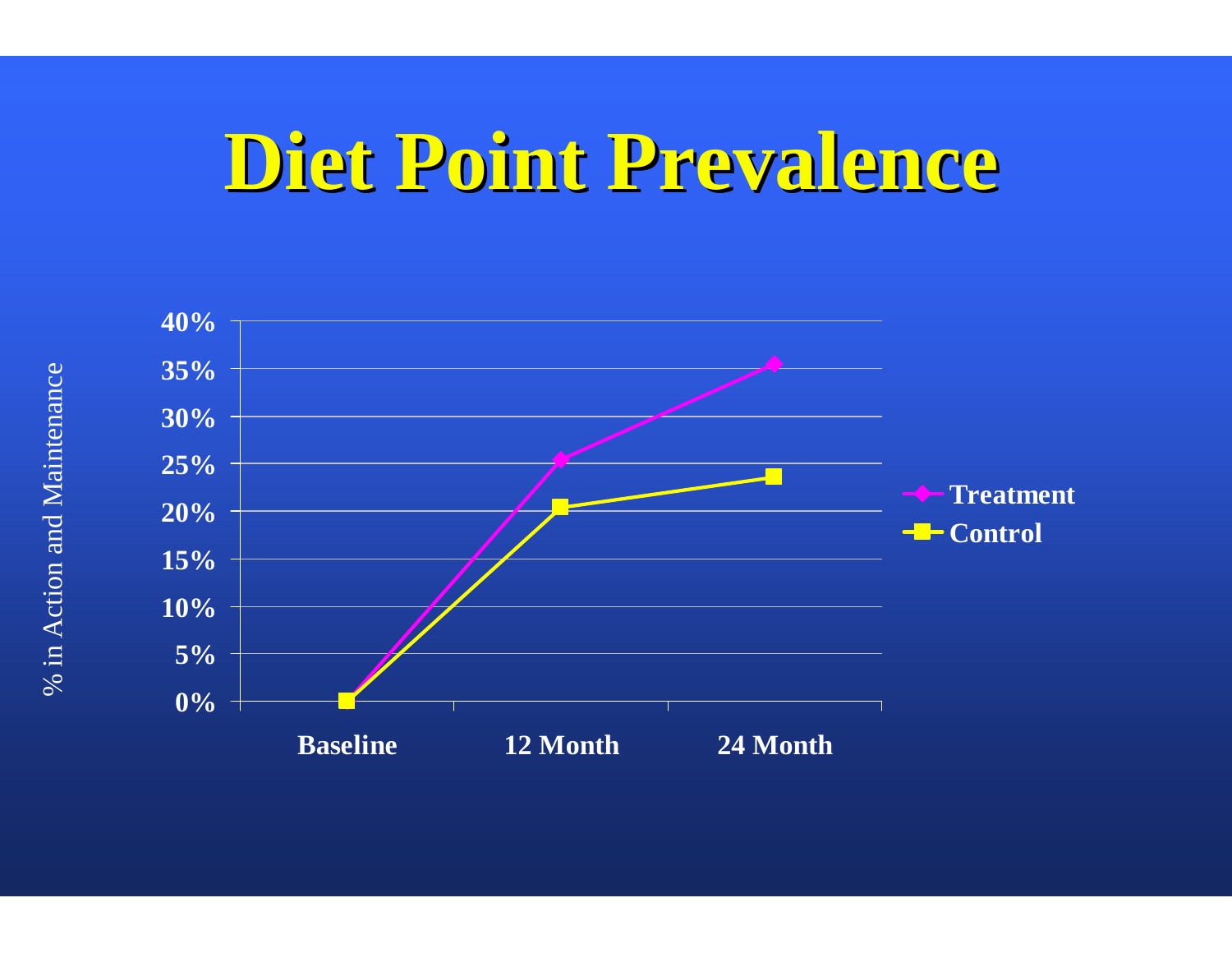# **Sun Point Prevalence Sun Point Prevalence**

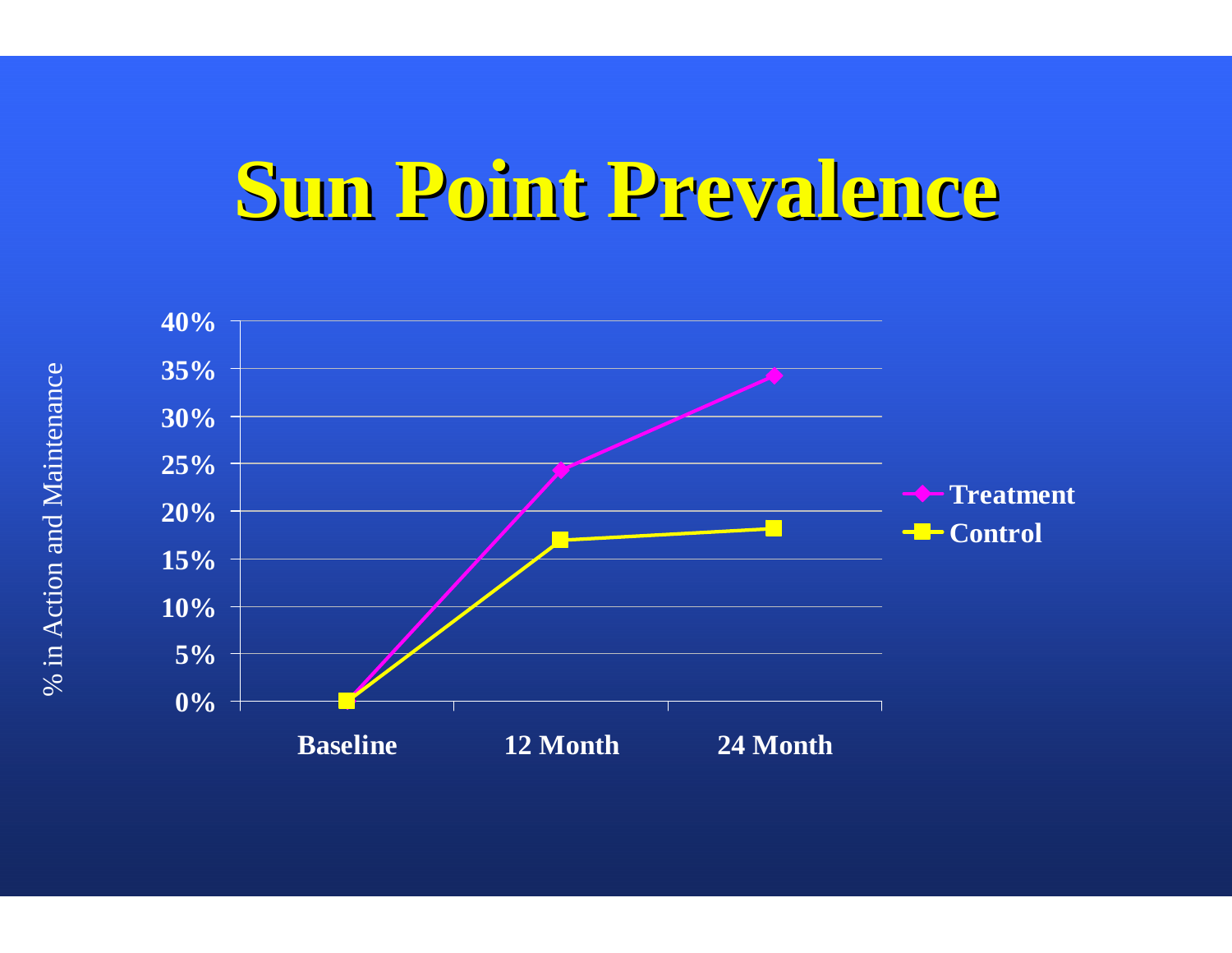# **TWO YEARS OF PRIMARY TWO YEARS OF PRIMARY CARE COUNSELING CARE COUNSELING**

**I.** No effects on any of the four target behaviors

**II.** No increased effect on four behaviors treated **effectively with TTM effectively with TTM -tailored interventions tailored interventions**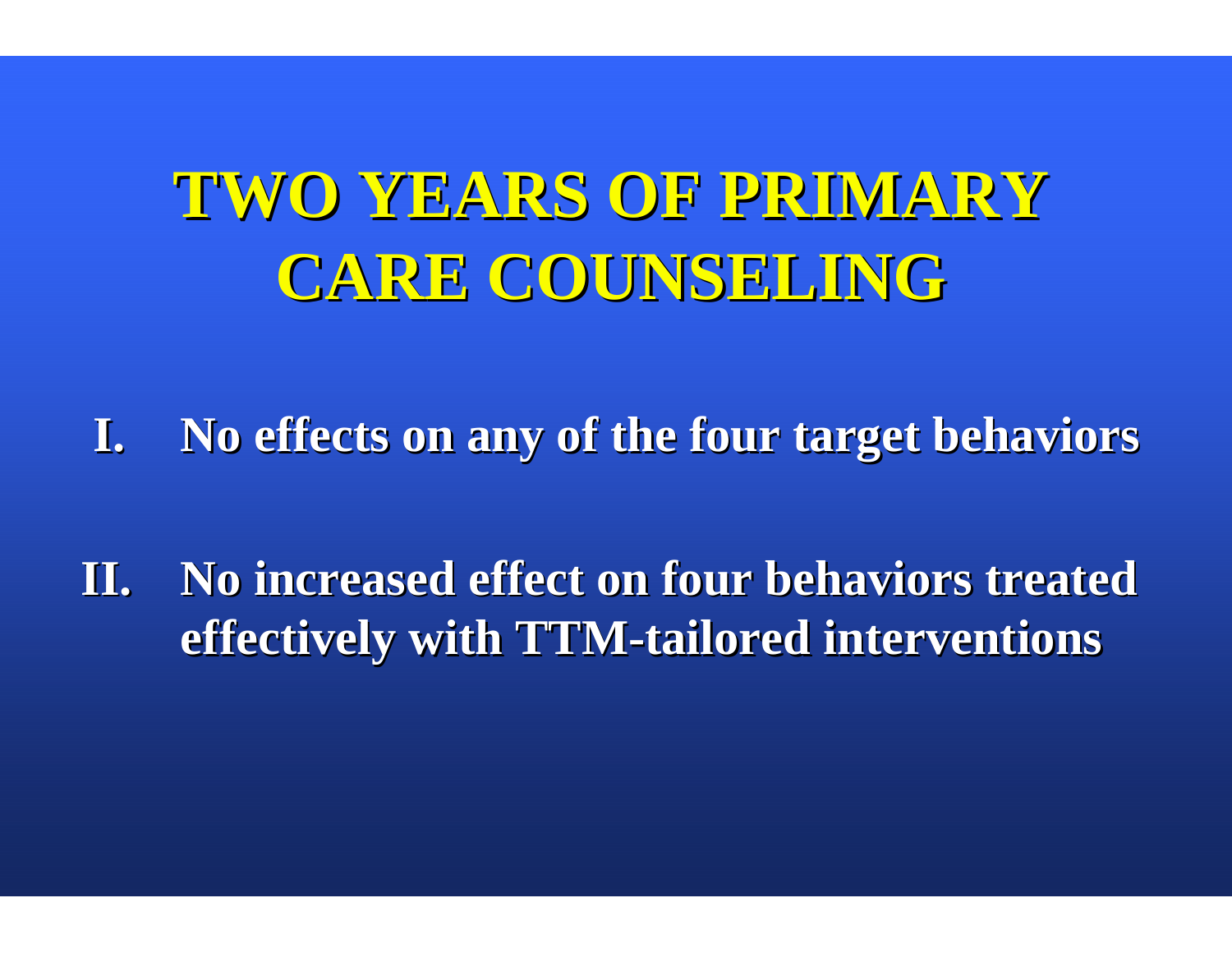### TWO YEARS OF WORKSITE **CAMPAIGN CAMPAIGN**

I. No effects on any of the multiple targeted **behaviors behaviors**

**II.** No increased effect on multiple behaviors **treated effectively with TTM treated effectively with TTM -tailored tailored interventions interventions**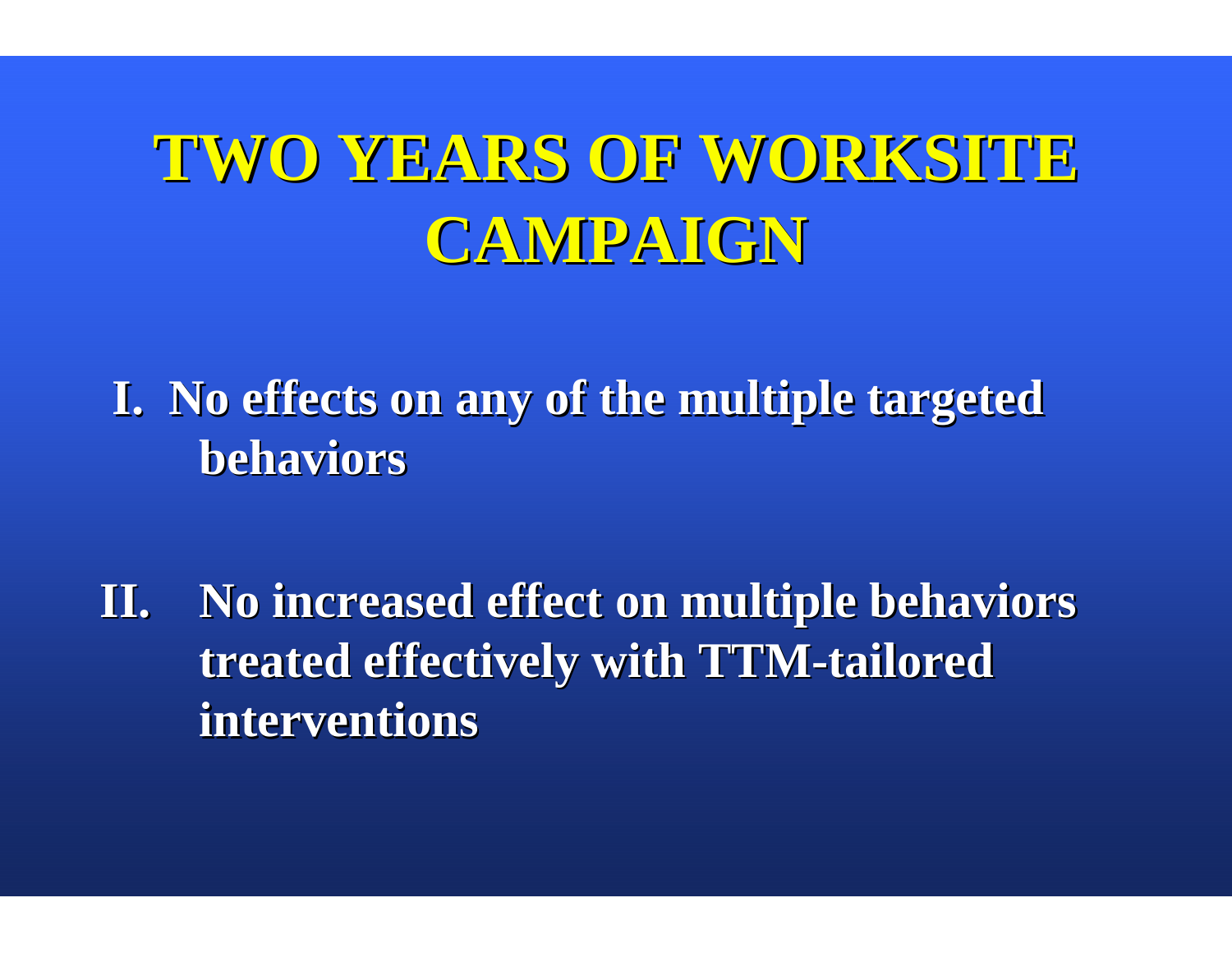### **Diabetes Self Management Outcomes: Diabetes Self Management Outcomes: Percent in Action or Maintenance at 12 Months Percent in Action or Maintenance at 12 Months**

| Treatment | Assessment |
|-----------|------------|
|           |            |
| 26 %      | 15 %       |
| 25.9 %    | 15.9 %     |
|           |            |
| 40.6 %    | 31.8 %     |
| 24.1 %    | 11.5 %     |
|           |            |
| 38%       | 25 %       |
| 28 %      | 18%        |
|           |            |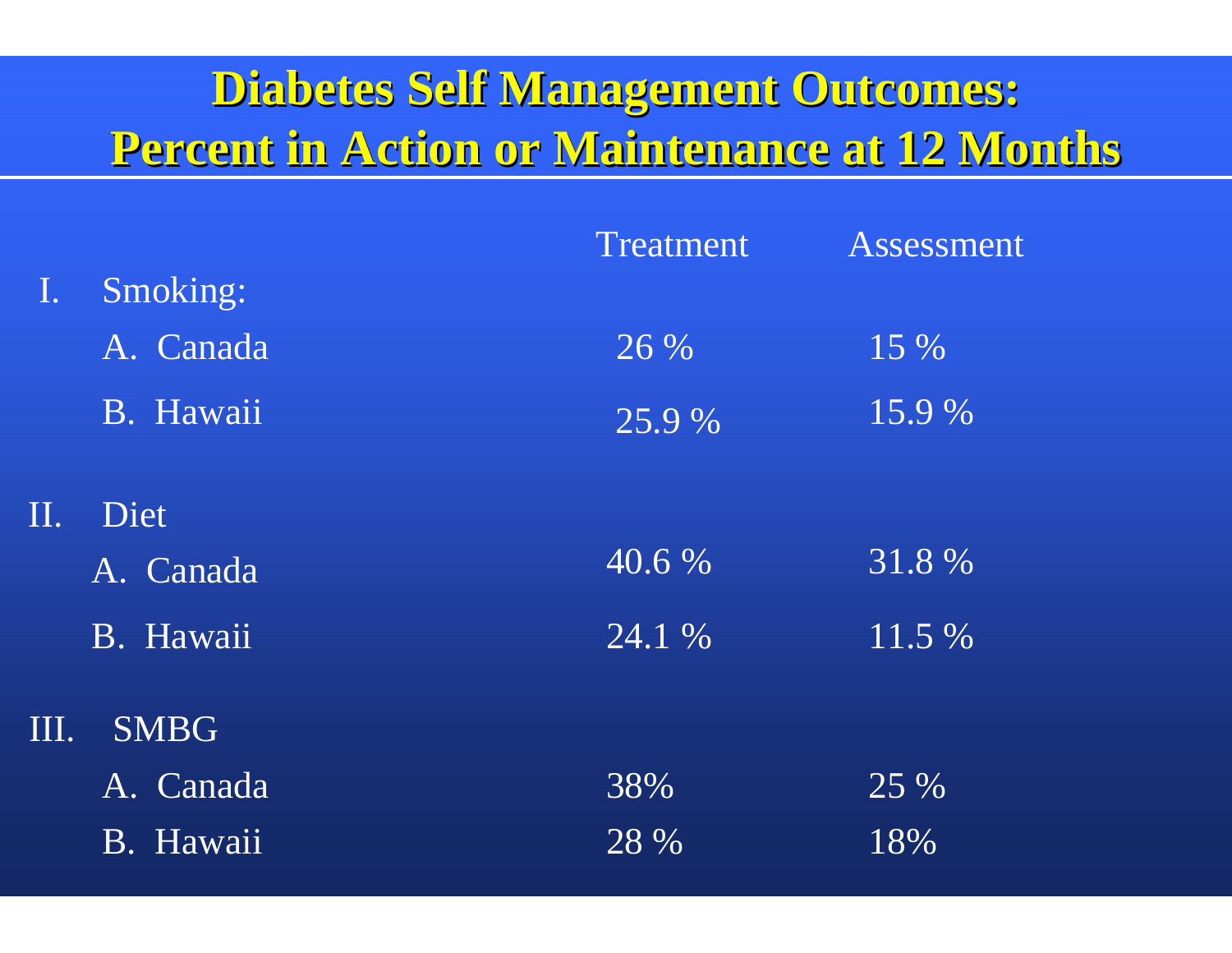**Co-variation: The increased probability of variation: The increased probability of progressing to action on a second behavior progressing to action on a second behavior (e.g. diet) when individuals have (e.g. diet) when individuals have progressed to action on an initial behavior progressed to action on an initial behavior (e.g. smoking). (e.g. smoking).**

**Co-variation in variation in Odds Ratio Odds Ratio**

**Control Group Control Group .85 TTM Intervention Group TTM Intervention Group 3.44**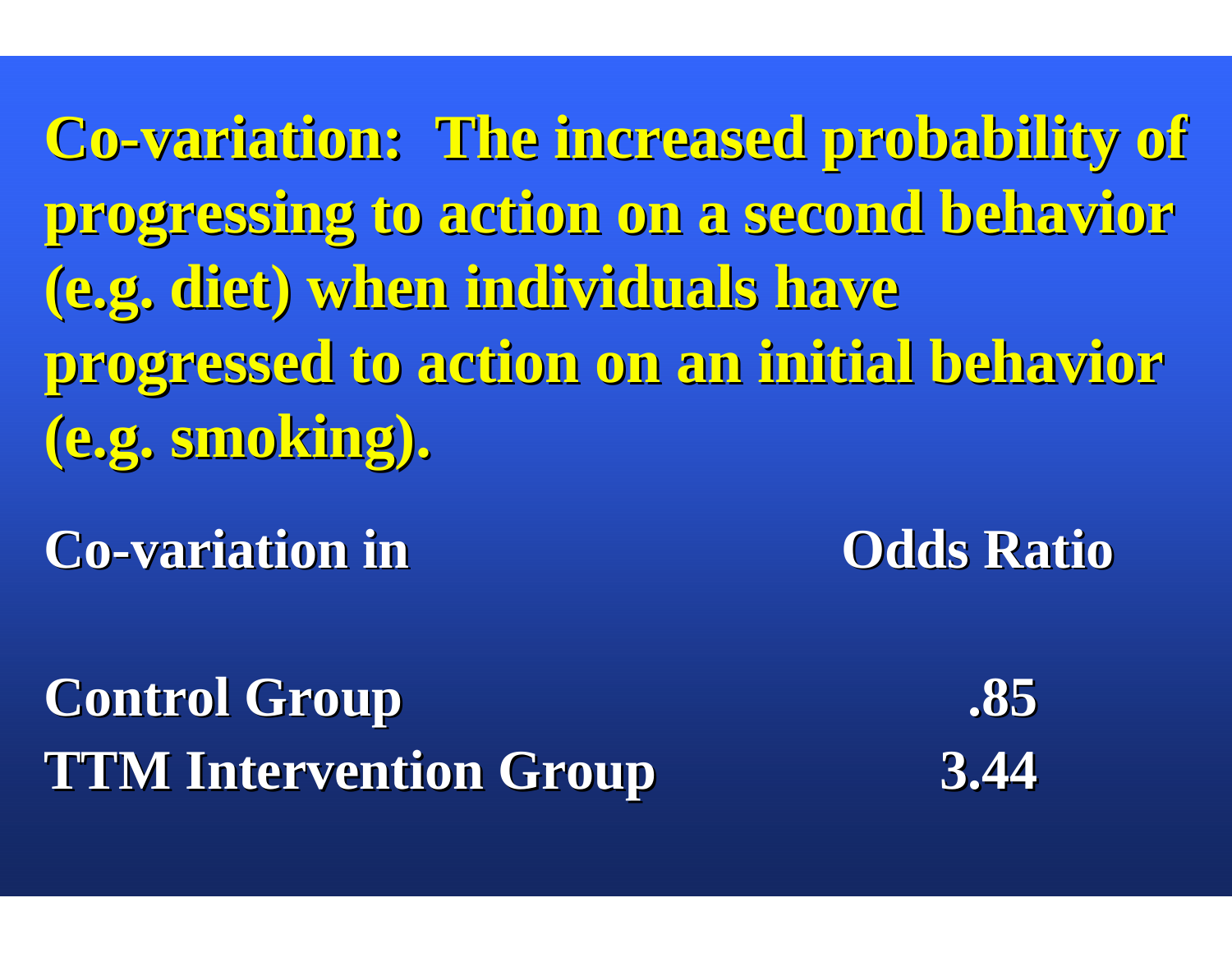### **ADHERENCE ADHERENCE Treatment Success by Group Treatment Success by Group Pre -action at Baseline action at Baseline**

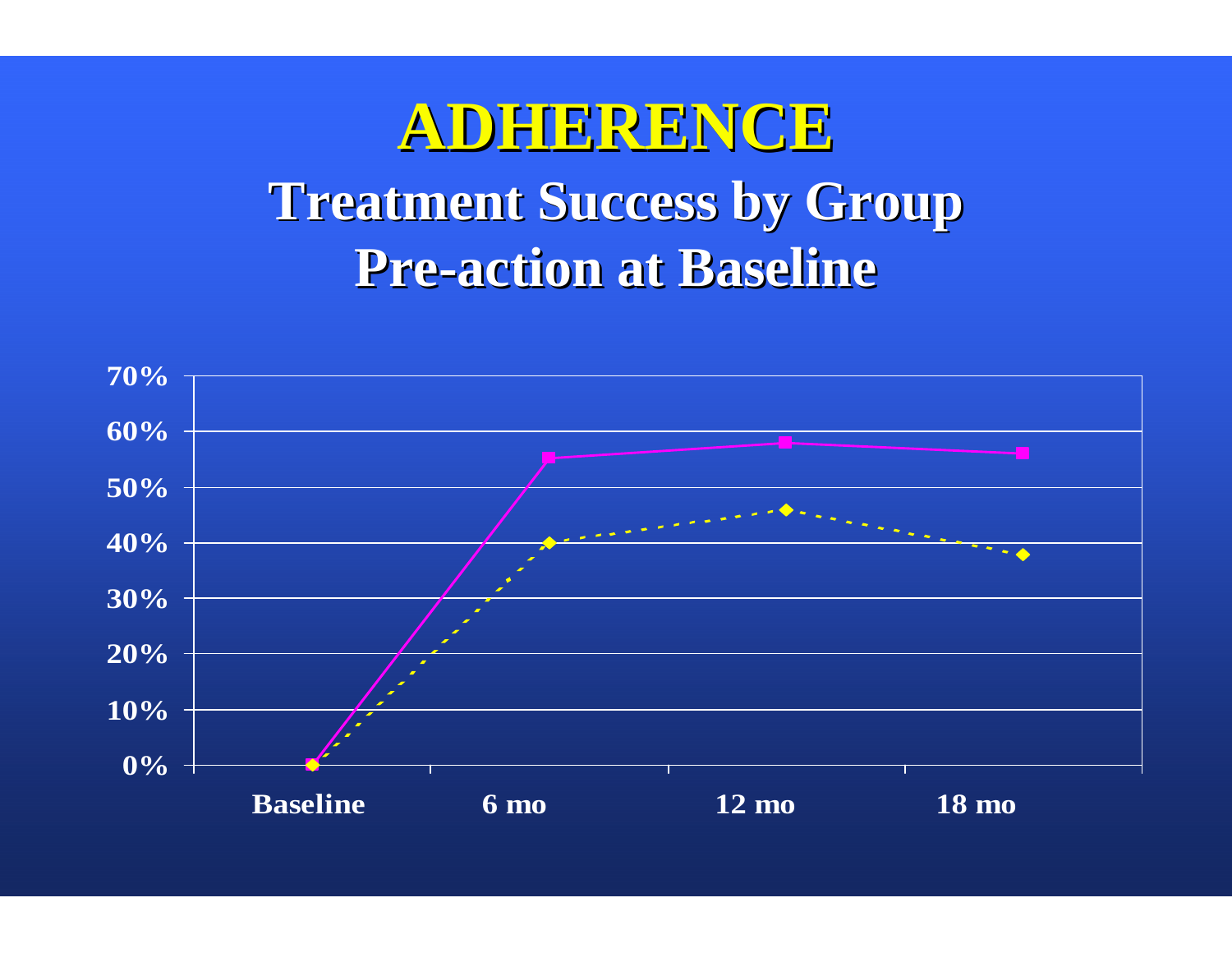### **ADHERENCE ADHERENCE Regression from A/M by Group Regression from A/M by Group Post-action at Baseline**

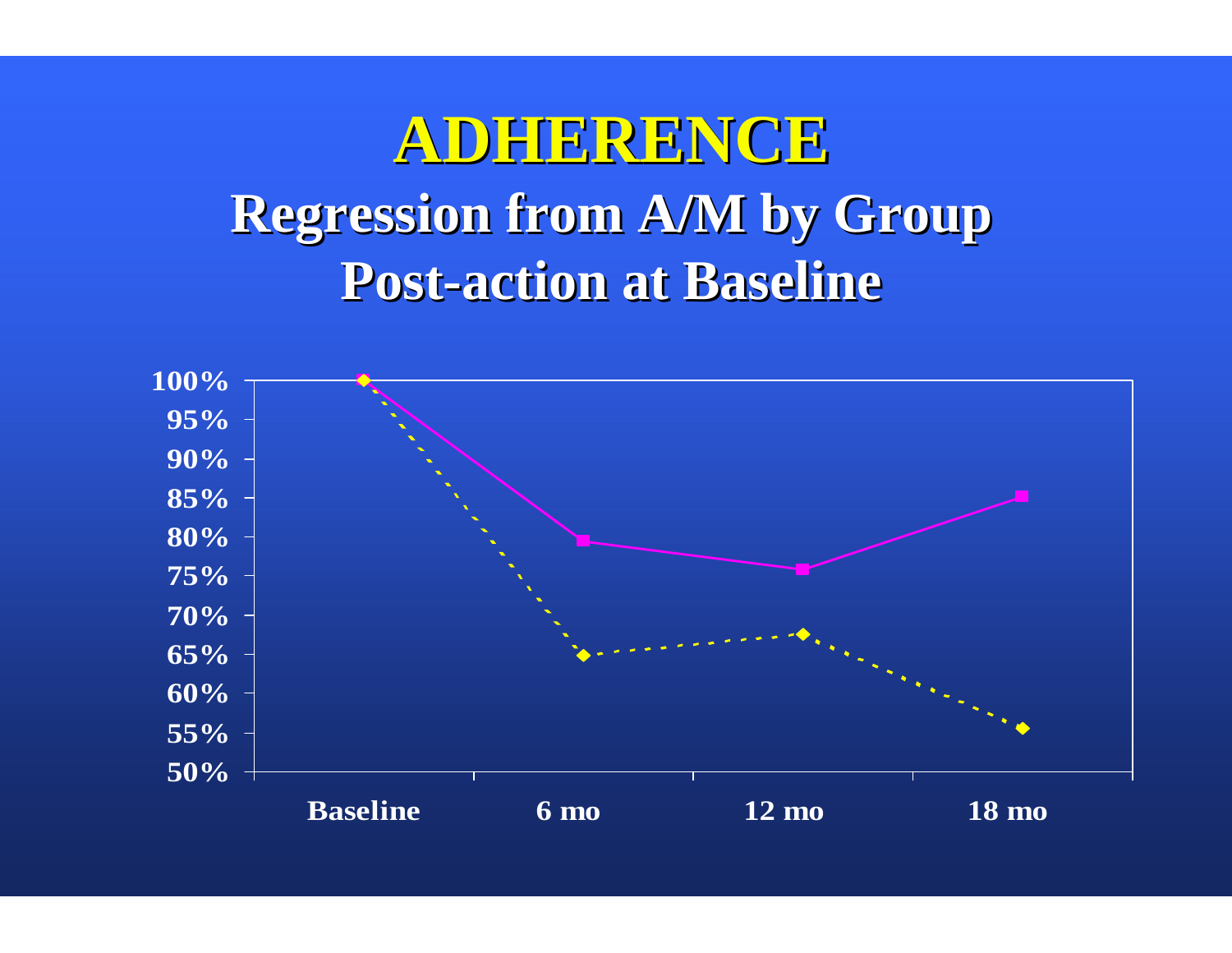### **Exercise Staging Exercise Staging Adherence Group Adherence Group**  Progression to **A/M** by Group **(pre -action at baseline) action at baseline)**

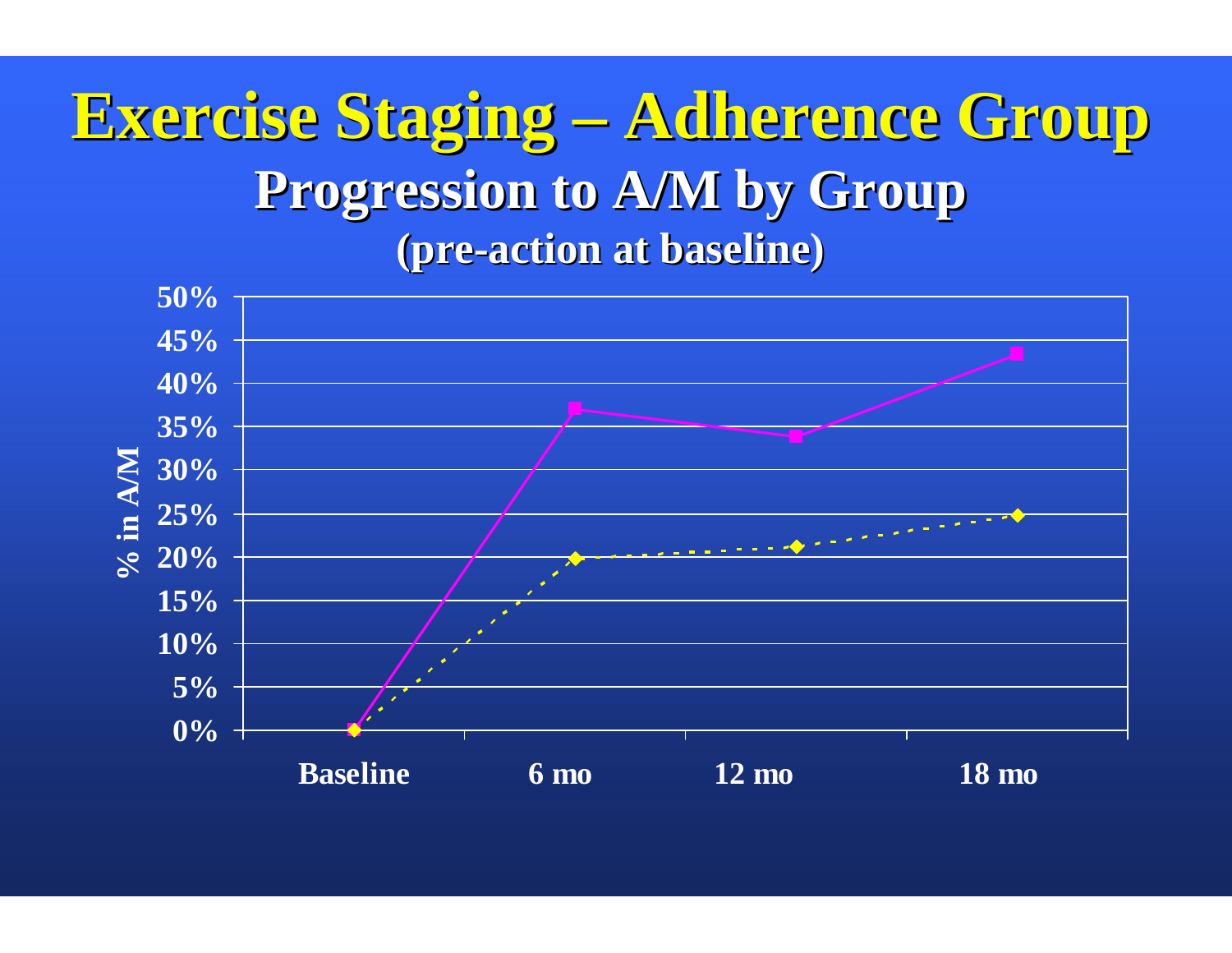### **Dietary Fat Staging Dietary Fat Staging Adherence Group Adherence Group** Progression to **A/M** by Group **(pre -action at baseline) action at baseline)**

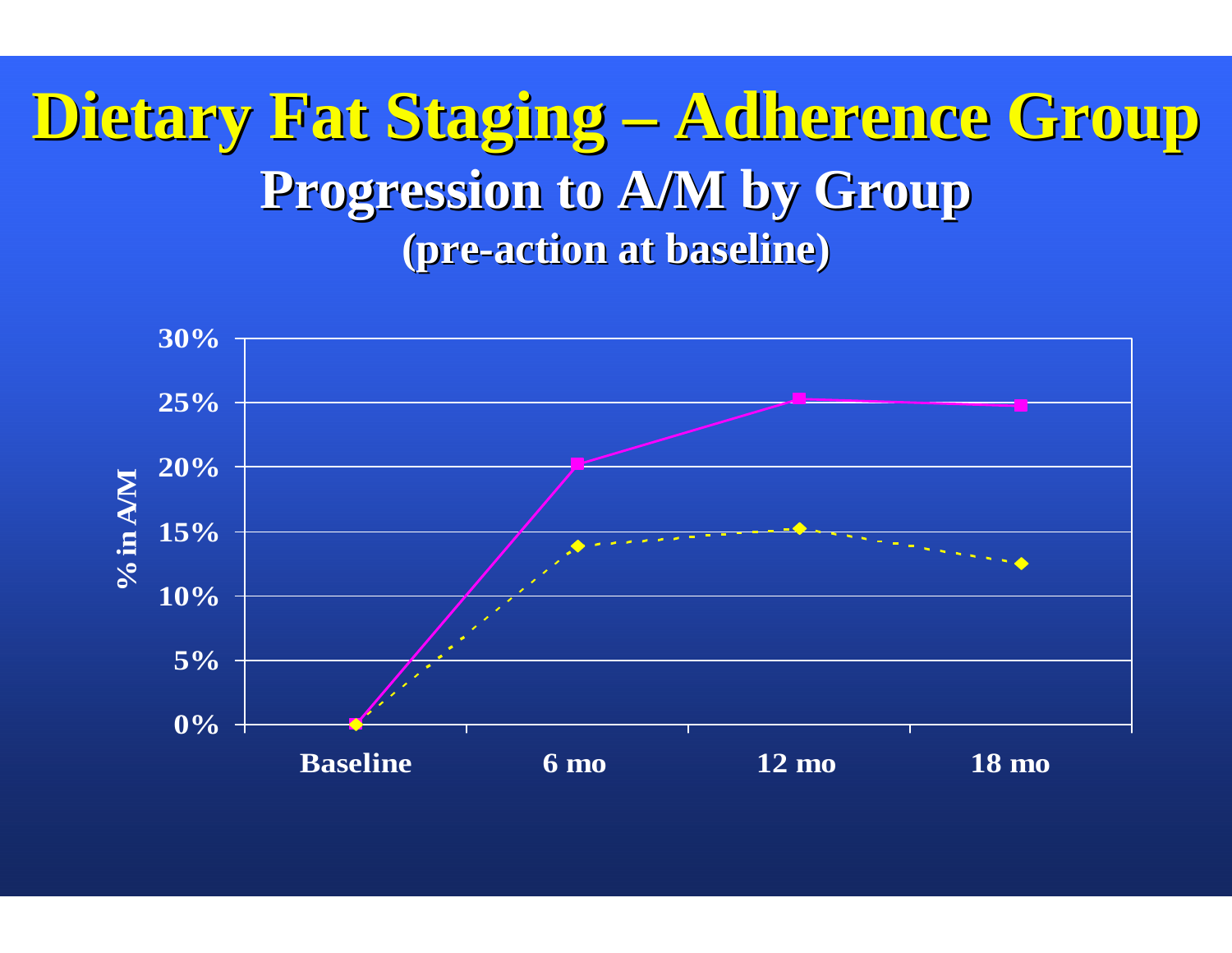# **Multiple Behavior Change Strategies**

- **I. Sequential**
- **II. Simultaneous: Modular**
- **III. Simultaneous: Co-variation**
- **IV. Simultaneous: Integrative**
	- **A. Bullying Prevention**
	- **B. Pro-active Health Consumer**